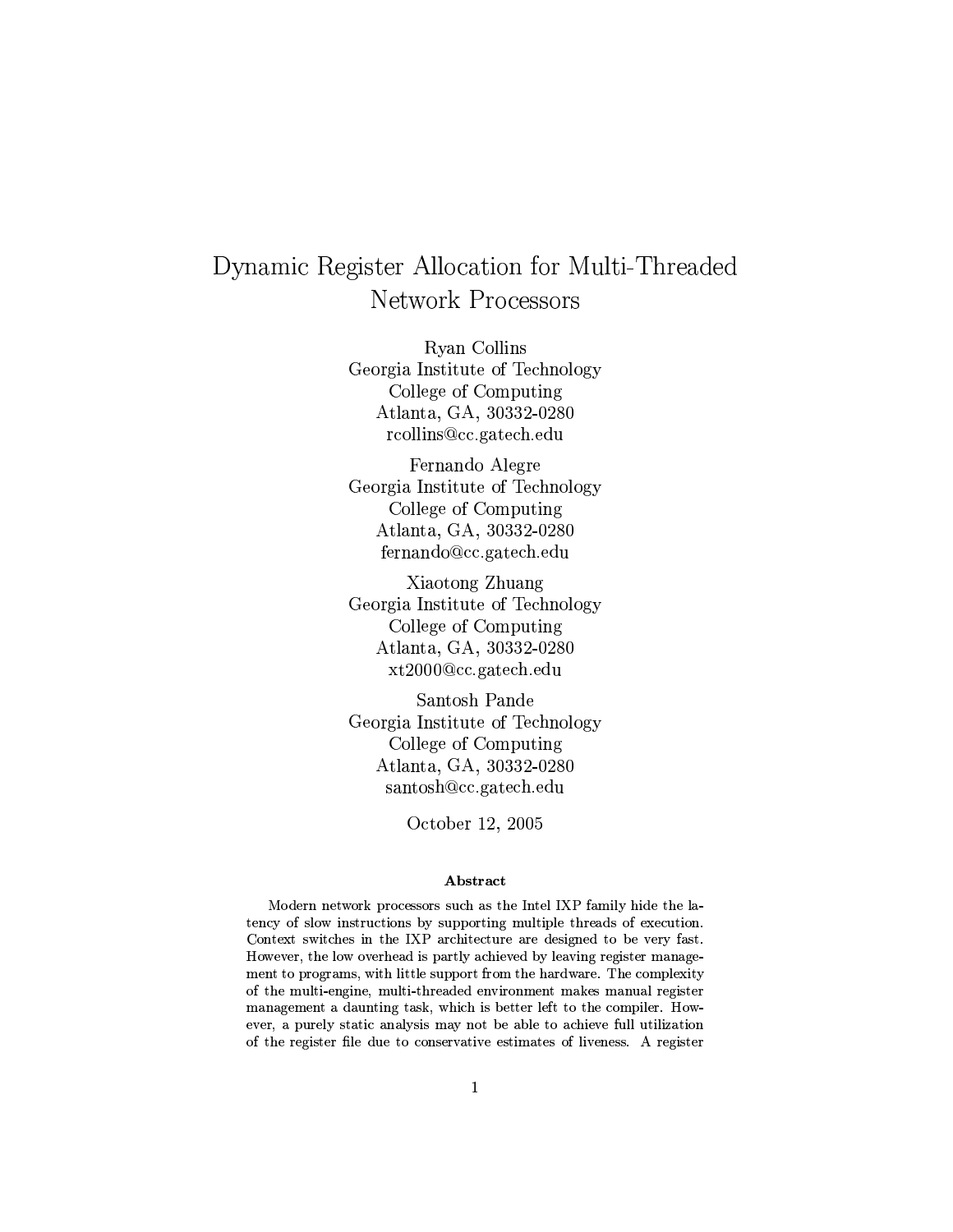that is live across a context switch point must be considered live for the duration of all other threads, and so it must be assumed to be unavailable to other threads. In addition, aliasing further reduces the effectiveness of static analysis. The net effect is a large number of idle cycles that are still present after static optimization.

We propose a dynamic solution that requires minimal software and hardware support. On the software side, we take a pre-allocated binary file and annotate the potential context switch instructions with information about the dead registers. On the hardware side, we try to rename all transfer registers and addresses to dead general purpose registers and update the vector of used registers. We then replace the long-latency memory instructions with fast move instructions in the architecture using the dynamic context. The results show up to 51% reduction in idle cycles and up to 14% increase in the throughput for hand coded applications.

#### Introduction 1

The current demands of Internet traffic have created a need for fast, programmable network processors. The need for flexibility arises as the complexity and diversity of network tasks increases. Current tasks range from IP forwarding to computing the MD4 hash of a packet to scanning packet contents for potentially malignant code. Packet processing must also keep up with increasing network speeds. On the OC-768, the processor must complete packet processing in only 13ns to avoid packet loss.

Typically, a network processor has multiple microengines on-chip and hardware support for multiple threads on each engine to allow work to be done in parallel. Each microengine can process a separate packet in parallel. The threads are used to mask the latency of long memory operations, which are frequent due to the lack of cache. Upon executing a long-latency operation, the processor may also execute a context switch (if the programmer explicitly encodes one in the long-latency instruction) to hide the latency of the operation. This work is done entirely by the programmer or compiler; there is no OS to schedule the threads and prevent starvation.

Network processors also contain a large number of registers to decrease the number of memory accesses. Currently, programmers write the vast majority of network application code in the processor's native assembly language or a lowlevel restricted version of C. There have been efforts to construct an optimizing compiler with support for high level languages, but this work is still in progress [9] [6]. There are too many registers for the programmer to effectively allocate by hand, so a small compiler or allocator must determine how to best divide the registers across threads. In the simplest case, the compiler evenly divides the register set across each thread and does not perform any inter-thread analysis. In most cases, identical programs are executing on each thread, so this method produces acceptable results. [11] proposes an alternate static algorithm which balances register allocation across threads according to their needs. This results in a performance gain for both *Symmetric Register Allocation* (SRA) (one in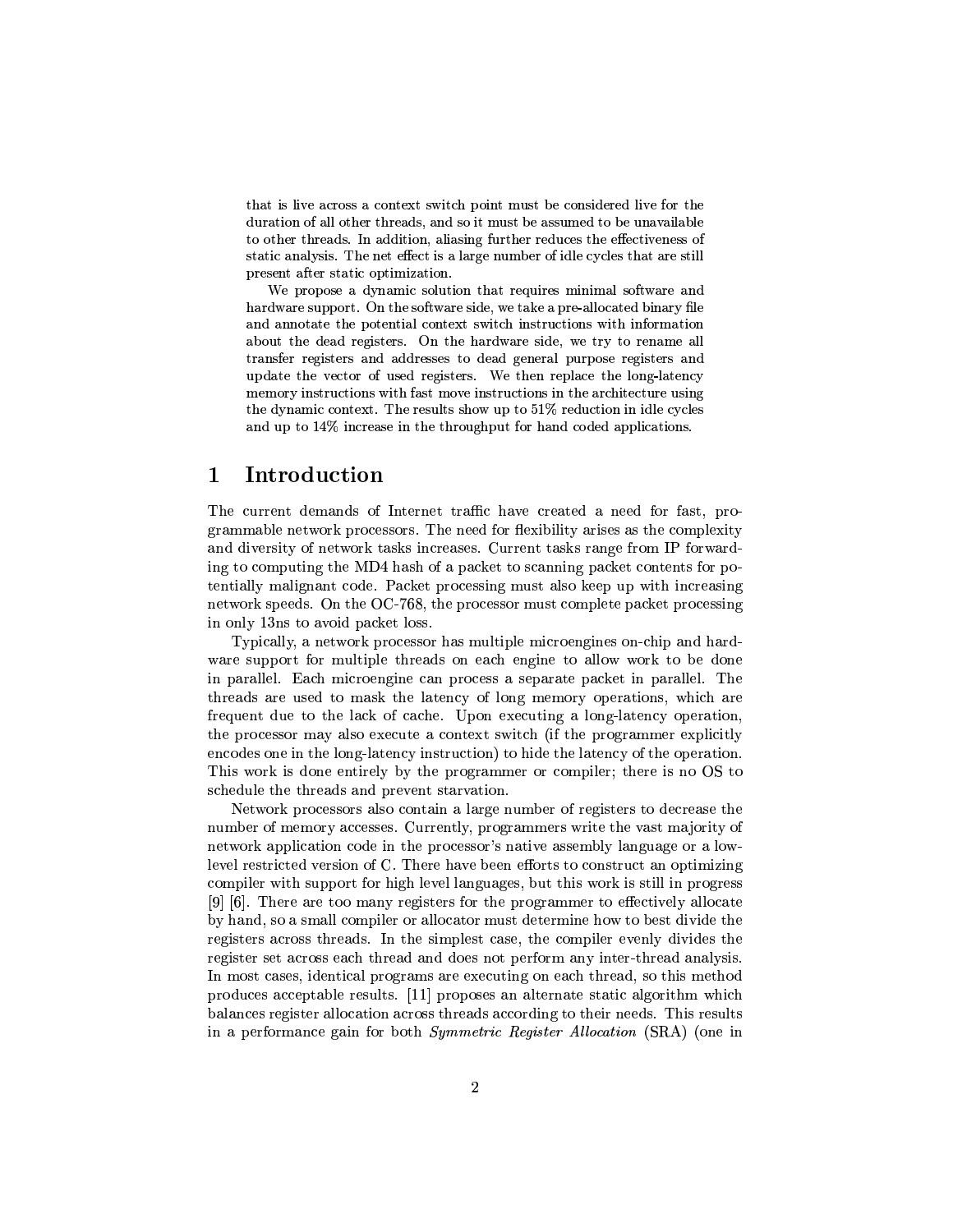

Figure 1: The IXP Block Diagram

which all threads execute the same code) and Asymmetric Register Allocation (ARA) (one in which each thread executes different code) schemes. However, due to static nature of allocation, the assumptions used by this inter-thread register allocation are conservative; dynamically, more aggressive opportunities exist for saving memory traffic and latencies by undertaking register allocation during execution. By effectively utilizing the information about the dynamic context one can eliminate spills as well as aliased memory load/stores leading to reduction in idle cycles and increase in the throughput which is the theme of the paper.

## $\overline{2}$ The Intel IXP1200

The rest of this paper will use the Intel IXP1200 (cf. figure 1) processor as the target for the optimizations  $<sup>1</sup>$ . This processor consists of multiple RISC cores</sup> connected by a common bus, so that they can either work in parallel or in a pipeline. This section discusses some of the key features that factor into this paper and shows the format of the corresponding assembly instructions.

#### 2.1 Arithmetic and Logic Unit

Most IXP-architecture assembly instructions have a common pattern:

# $unit[arg1, arg2,...]$  options

where unit is one of the hardware units that compose the processor. In this paper, we are basically concerned with alu instructions, which operate on general purpose registers, and with memory instructions, discussed below.

The first argument indicates the destination operand, which may be either a general-purpose register from one of the two banks available (known as A and B) or a special transfer register from one of the two sets (known as SRAM-XFER and SDRAM-XFER) connected to the memory. The source operands may also

 $^1$ The main reason for using IXP 1200 was the availability of the simulator; it may be noted that for the scope of this work, IXP 2400/2800 offer the same problem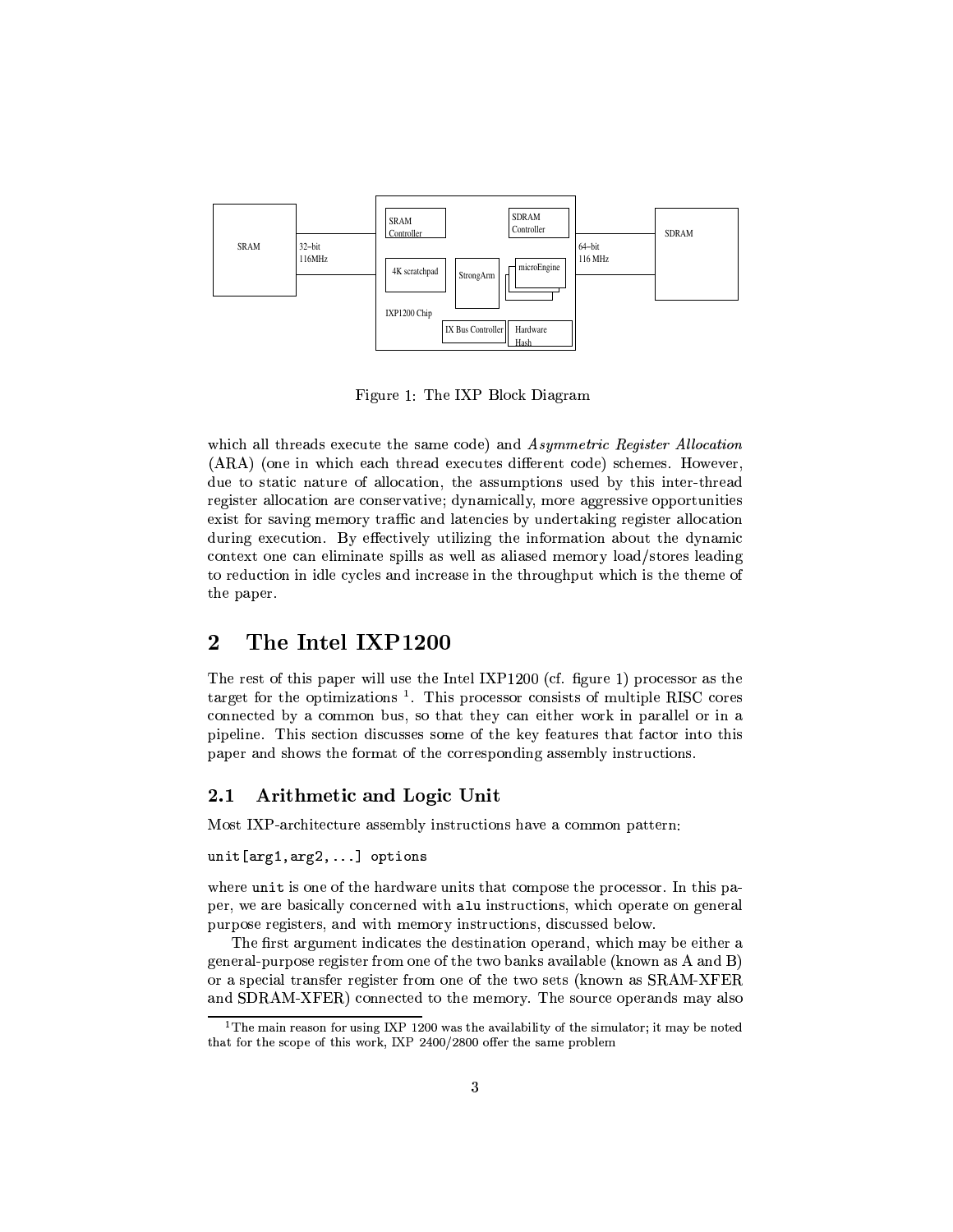be in one of those four sets, but each source operand must be in a different set. The ALU is used not only for arithmetic and logic operations, but also for bit shifts and copying data between registers.

General-purpose registers can be addressed either globally or locally. The former is denoted by using the prefix  $\&$  while the latter uses no prefix. In both cases, the register is denoted by the bank (either A or B) followed by a number. Relative addressing means that registers are partitioned in equal subsets, each assigned to a thread. For example, if there are 16 A registers per thread, then thread 0 will use registers CAO to CA15 and thread 1 will use registers CA16 to **@A31.** Thus, a reference to A1 will actually use **@A1** when executed by thread 0 and **QA17** when executed by thread 1. Since code is often shared by threads, this means that each reference to a relative register uses actually as many registers as threads.

#### 2.2 **Exposed Memory Hierarchy**

Programmers are required to determine where to store a particular piece of data, since there is nothing equivalent to the transparent cache hierarchy found in modern general-purpose computers.

The IXP architecture provides for at least two types of memory: sram and sdram. Data is copied between a transfer register and the corresponding memory controller asynchronously, and the processor is signalled when the transfer is finished. Programs typically perform a context switch so that they swap out a thread waiting for a memory transfer and swap in a thread ready to perform ALU operations, so that the effect of memory latency is diminished.

Transfer registers are the only way to move data between the ALU and the memory. They are denoted by a prefix (\$ for sram, \$\$ for sdram) followed by a number. There are actually two registers associated to each number: a readonly register for transfers from memory to the ALU, and a write-only register for transfers in the other direction. Therefore, data moved to a write-only register cannot be read back.

For example, the instruction

# sram[write, \$0, a1, 0, 1]

stores the contents of the sram-xfer register  $(\$0)$  to the SRAM memory address stored in general-purpose register A1. This instruction typically has a latency of 20 cycles.

On the other hand, the instruction

# sdram[write, \$\$1, b2, 0, 1]

stores the contents of the sdram-xfer register (\$\$0) to the SDRAM memory address stored in register B2. This instruction typically has a latency of 50 cycles.

It is not possible to move data directly between a general-purpose register and memory. Thus, the instruction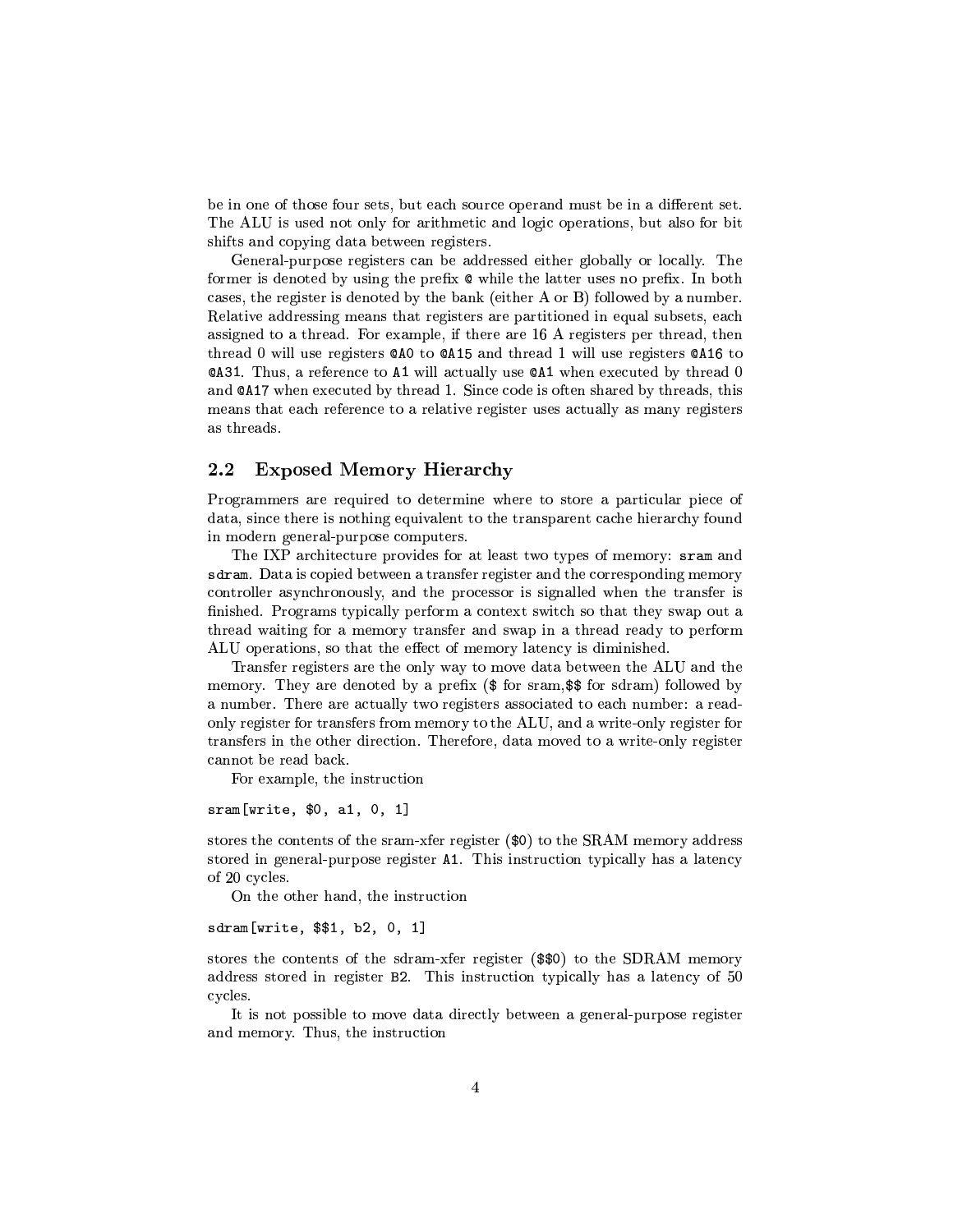$sram[write, a0, a1, 0, 1]$ 

is illegal and needs to be replaced by a pair of instructions:

 $allu$ [\$0, --, b, a0] // copy from AO to sram-xfer O sram[write, \$0, a1, 0, 1] // copy from xfer register to memory

Similarly, instead of the following two instructions

 $sram[read, a0, a1, 0, 1]$ // [illegal] read directly into GPR  $allu[a0, a0, +, b0]$ // srcs GPR, GPR and dest GPR

we must write these:

sram[read, \$0, a1, 0, 1] // read into xfer register  $allu[a0, $0, +, b0]$ // srcs GPR, xfer and dest GPR

#### 2.3 **Fast Context Switches**

Context switches in the IXP architecture save only the current PC, which is then replaced by the PC of the next thread. Since no other register is saved, a context switch can be completed in a single cycle. Furthermore, context switches must be explicitely requested by the programmer by using the keyword  $\texttt{ctx\_arb}$ either by itself or as an option to a memory transfer instruction.

Let us consider the following example:

```
LO: immed[QaO, 5]// global register AO is set to 5
L1: ctx_arb
                            // switch context
L2: alu[a1, --, b, Qa0]// copy global AO to thread-relative A1
\ldotsL4: \text{immed}[\texttt{Qa0}, 6]// global register AO is set to 6
L5: ctx_arb
                            // switch context
                            // copy global A0 to thread-relative A1
L6: \text{alu[a1, --, b, @a0]}L7:ctx\_arb// switch context
```
Suppose thread 0 is at L0 and thread 1 is at L4, and thread 0 is executing. Then global A0 will be set to 5 and execution will jump to L4, which will set A0 to 6. Then, context will switch back to thread 0 at L2, and thus, local register  $A1$  will be set to 6.

On the other hand, if thread 1 was initially at L6, then local register A1 (which is global A9 when there are 8 A registers per thread) will be set to 5.

This illustrates that using global registers produces results that depend on the current execution context, and which may not be what was expected. The programmer can avoid this confusion by using context-sensitive register references. Replacing CAO with its local counterpart AO will produce the expected result at the expense of using a total of 4 actual registers instead of 3.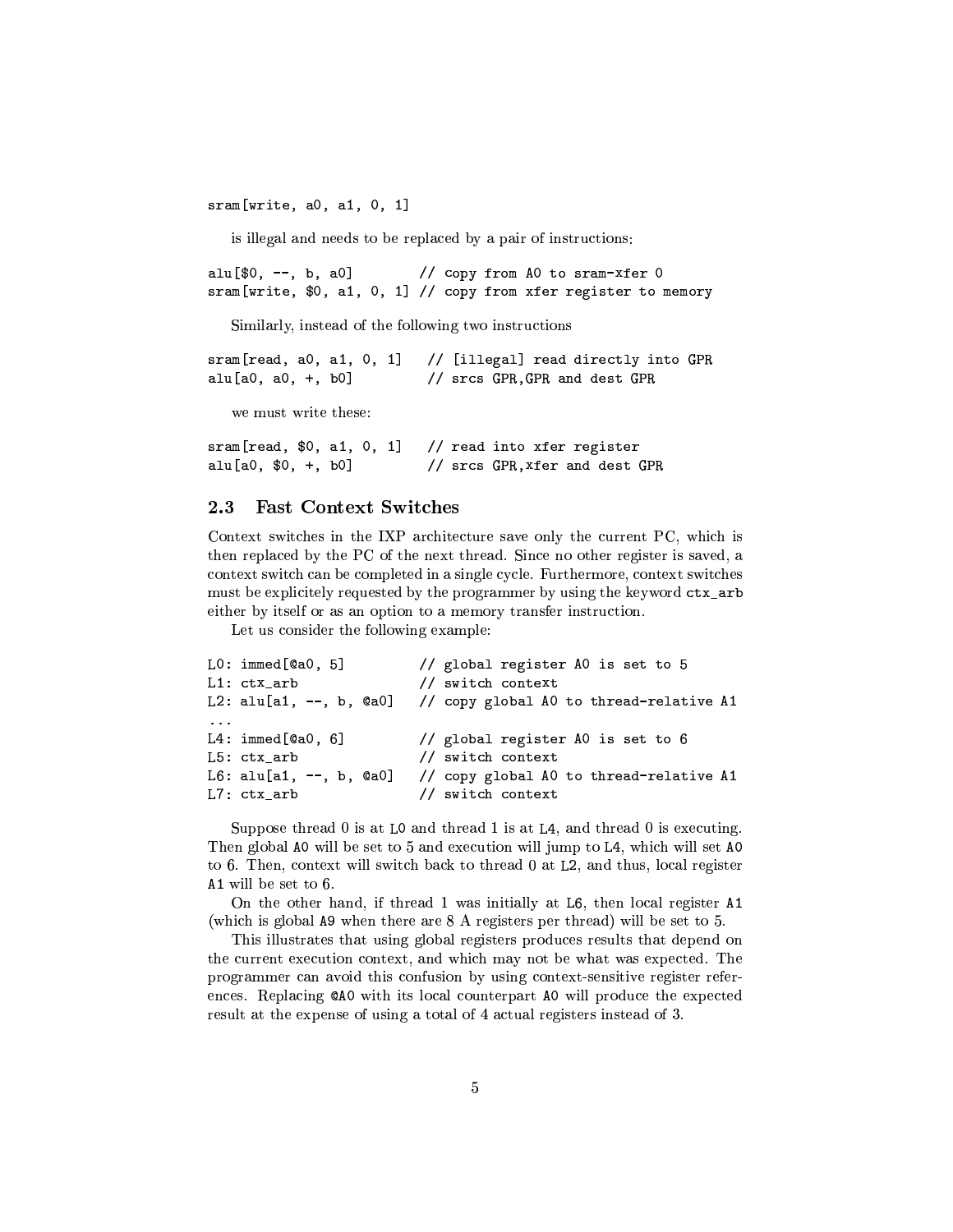| <b>Benchmark</b>                | $#$ Idle Cycles | % Total Cycles |
|---------------------------------|-----------------|----------------|
| ipfdwr(1 ME)                    | 71              | 0%             |
| ipfdwr(4 ME)                    | 88210           | 0.184%         |
| $md4(1 \text{ ME})$             | 620388          | 2.58%          |
| md4(4ME)                        | 9574894         | 19.95%         |
| nat $(\overline{1 \text{ ME}})$ | 101284          | 0.422\%        |
| nat $(4 \text{ ME})$            | 106866          | 0.223%         |
| url(1 ME)                       | 1006534         | $4.19\%$       |
| url $(4 \text{ ME})$            | 7728240         | 16.10%         |

Table 1:  $#$  of Idle Cycles for each Benchmark

#### 3 Motivation

Since network processors have real-time constraints, it is critical that they do not waste cycles running nop instructions. However, the lack of a cache, the high cost of memory accesses, and the symmetric programs typically executed on the IXP create a situation where long periods of idle activity are inevitable. In the symmetric programming style, it is likely that each thread will reach a given memory instruction at the same time. The first thread executes memory operation and passes control to the second thread which executes a memory operation and passes control to the third thread and so on. Since each memory operation requires a large number of cycles, the processor will enter a stage where all four threads are waiting for their memory operations to complete, and the only option is to begin issuing nop instructions. Some experiments were performed to verify this conjecture. Table 1 shows the number of cycles that each benchmark spends in the idle state. One can see that for multi-threaded cases, there is a large number of idle cycles spent by a given micro-engine.

Clearly, reducing the number of memory accesses will increase efficiency. A way to reduce memory access is by transforming some memory references into register references. Table 2 shows that the register utilization for most benchmark is actually quite low. The register utilization can be computed using the following formula,

$$
\frac{\sum_{r\in regset}^{numRegs}\sum_{i=0}^{numCycles}liveAt(r,i)}{numRegs*numCycles}
$$

The above formula determines how long a register is occupied (in terms of cycles) on an average during the program execution. If the hardware could divert some memory traffic to the unused registers, the number of idle cycles would be reduced.

[11] describes an algorithm that statically partitions the register file into shared registers and private registers. Shared registers can be accessed by all threads safely, while private registers can only be accessed by one particular thread. Conservatively, shared registers must not be live across any context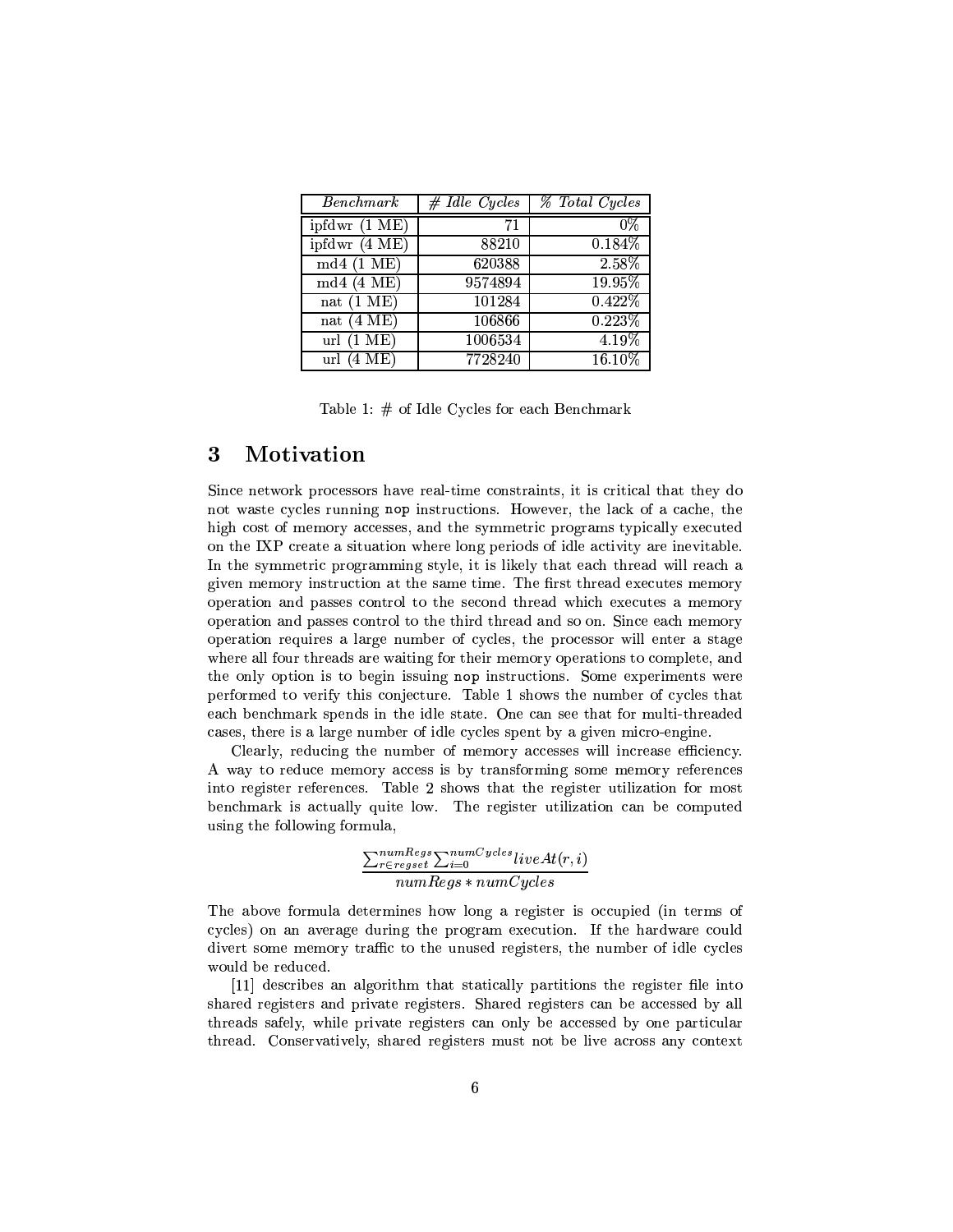| Benchmark               | <i>Register Utilization</i> |
|-------------------------|-----------------------------|
| ipfdwr $(1 \text{ ME})$ | 22.27%                      |
| ipfdwr (4 ME)           | 23.02%                      |
| md4(1 ME)               | 17.94%                      |
| md4(4ME)                | 12.67%                      |
| nat $(1 \text{ ME})$    | 25.74%                      |
| nat $(4 \text{ ME})$    | 25.35%                      |
| url $(1 \overline{ME})$ | 12.95%                      |
| url $(4 \text{ ME})$    | 10.60%                      |

Table 2: Register Utilization Pre-Optimization

switch point. Even though this algorithm results in a large speedup over the traditional network processor technique of partitioning the register file into equal sets of private registers, it cannot fully utilize the register set because of the conservative assumption that the other threads may be executing any possible instruction in their context. Since the technique is purely static, it has to assume all possible orderings of thread executions and thus the technique assumes that a given register to a thread would be busy throughout the execution duration of another thread. In short, it can not aggressively allocate private registers.

Let us consider the following example:

```
// no references to @b15 or b15
    \ddotsc// above this point
    \sim \sim \simLO: br!=ctx[0, L1]// jump to L1, unless we are thread 0
    alu[@b15, a16, +, b17] // b[15] = a[ctx*Anum+16] + b[ctx*Bnum+17]// more code, but no branching
    \cdots// ctx = next(ctx); goto pc[ctx];ctx arb
                           // more code, but no branching
    \sim 100alu[b17,a16,+,@b15] // b[ctx*Bnum+17]=a[ctx*Anum+16]+b[15]
L1: ...// no references to @b15 or b15
                           // below this point
    \ldots
```
The register CB15 is live across a context-switch point. Assume each thread executes the code at L0 once. If there were just one thread, then static analysis would allow us to conclude that @B15 is dead at L1, and so it can be reused after execution reaches that point. However, in the presence of several simultaneous threads executing at different points in the code, we must use some dynamic mechanism to check that all threads have reached L1 before we can declare @B15 dead.

Increased register use would allow for reduction of redundant memory accesses. Table 3 shows that a large portion of memory accesses are comprised of redundant loads. The double-load column shows the number of times the program loads a value from memory twice without storing anything to that location in between. Common causes are register spills, infrequent uses of values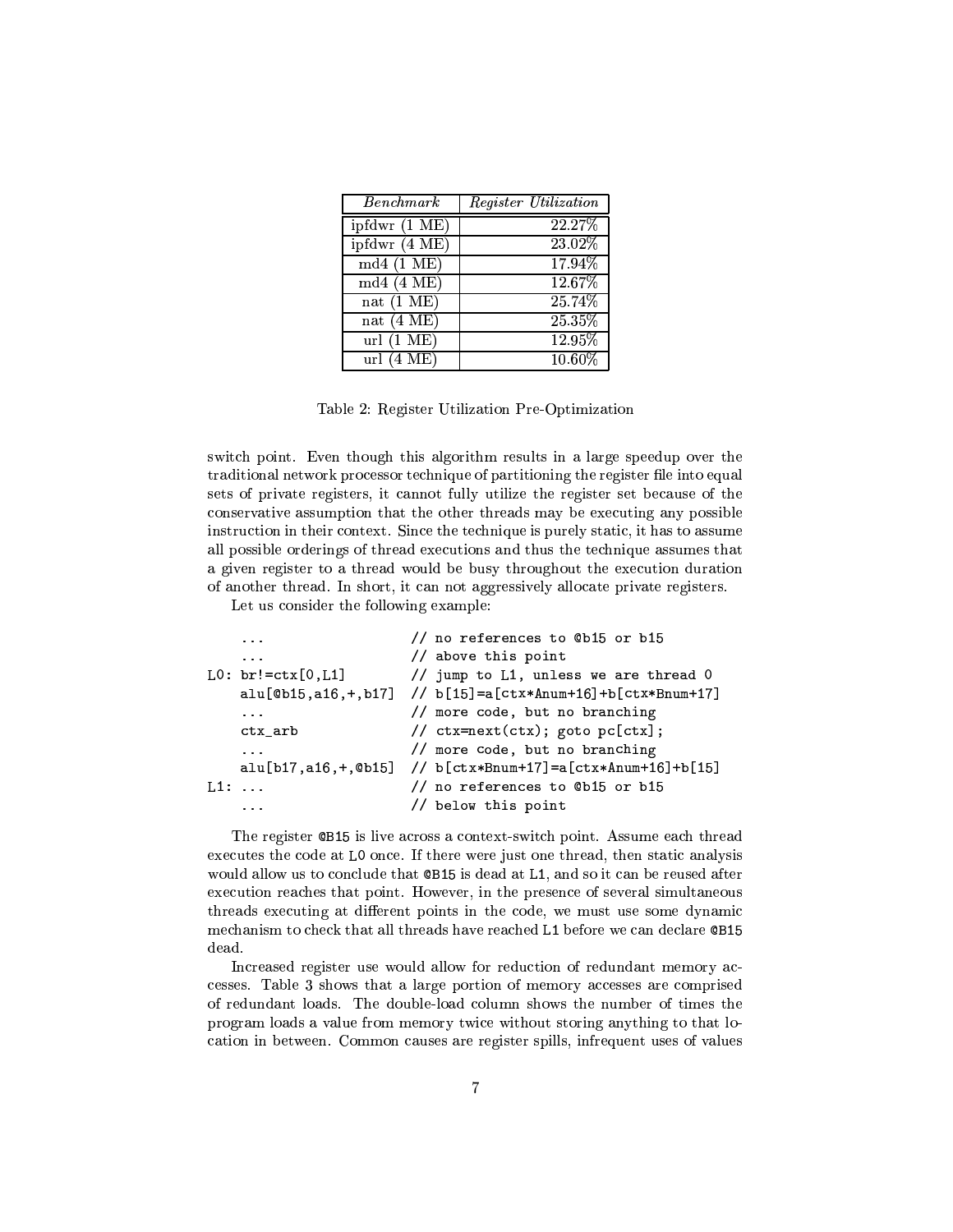| <i>Benchmark</i> | #ME | Double Loads |                |  |
|------------------|-----|--------------|----------------|--|
|                  |     | Total        | % Mem Accesses |  |
| ipfwdr           |     | 349931       | 64.5%          |  |
| ipfwdr           | 4   | 1319746      | 64.1%          |  |
| md4              |     | 115367       | 11.1%          |  |
| md4              | 4   | 152655       | 6.47%          |  |
| $_{\rm nat}$     |     | 373967       | 58.3%          |  |
| nat              | 4   | 548310       | 55.0%          |  |
| url              |     | 479226       | 49.5%          |  |

Table 3: Memory Access Patterns for handwritten benchmarks



Figure 2: Overview of static side

over long lifetimes and aliasing. Obviously, diverting some of these accesses to unused registers would reduce memory latency.

In conclusion, a significant opportunity exists to reduce the load/stores to the memory and idle cycles. Faster thread execution leads to higher throughput, which is the main purpose of network processors. This paper presents a combination of static and dynamic mechanisms to put dead registers to work towards that goal. The algorithm consists of two parts. First, static analysis finds register usage patterns, and then that information is used dynamically to map memory addresses to dead registers.

## **Static Implementation**  $\overline{\mathbf{4}}$

The algorithm takes a binary file as input and outputs an annotated version of the file (cf. figure 2.) It is assumed that the existing register allocator uses a simple allocation strategy that divides the register set evenly among the threads. However, the optimization will still work in the presence of a more advanced allocation strategy.

First, the algorithm creates a control flow graph (CFG) that divides the blocks into non-switch regions [11]. Non-switch regions are basic blocks that have been sub-partitioned to include at most one context-switch instruction at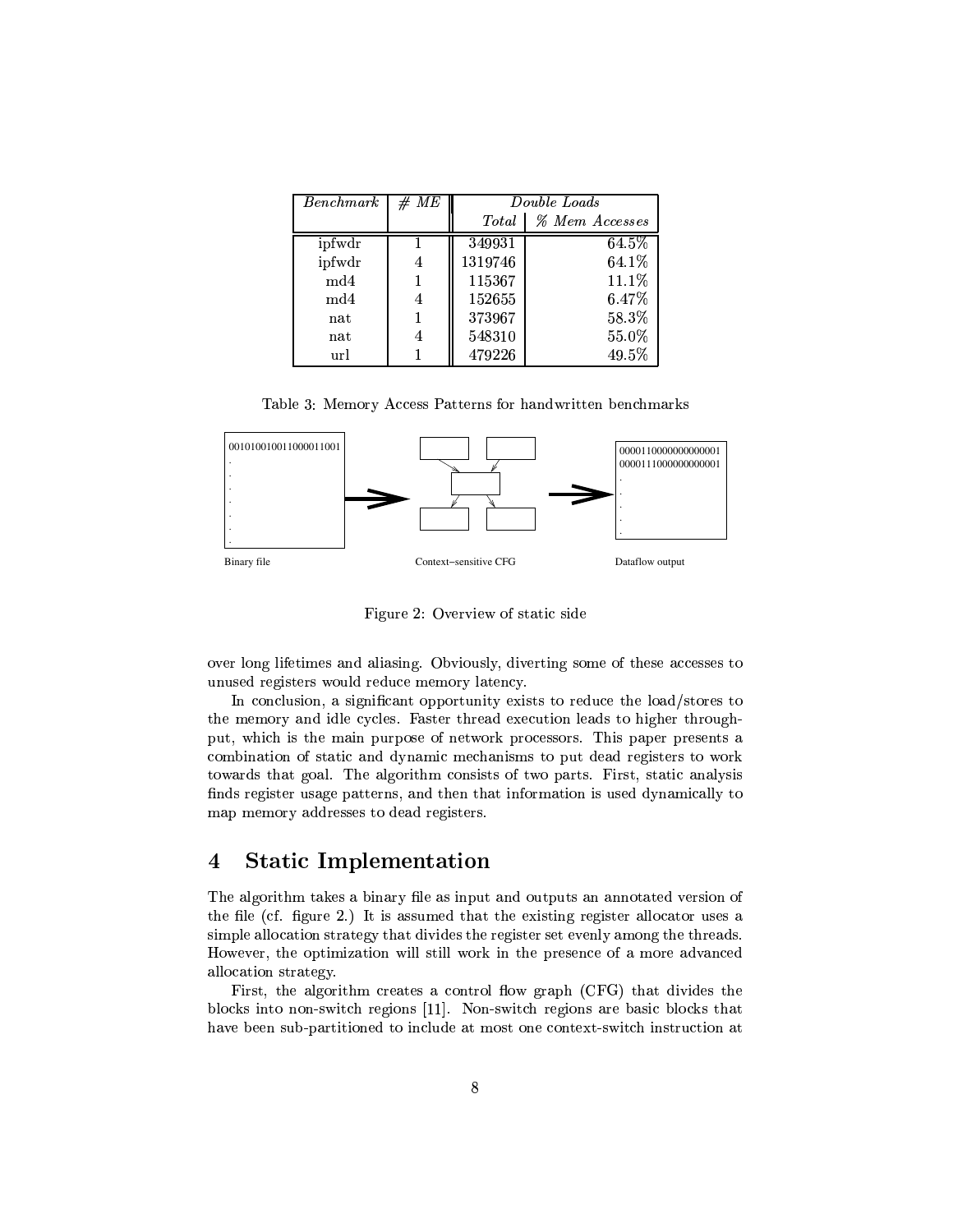

Figure 3: A non-switch region CFG

its boundaries, just as normal basic blocks contain at most one branch instruction. Figure 3 shows an example of a CFG that has been divided into non-switch regions.

Next the scheme discovers dead-until-end registers by undertaking analysis. The algorithm uses the following dataflow equations to discover the dead registers,

$$
Dead-Out(BB) = \bigcap_{s \in Succ(BB)} Dead-In(s)
$$
  
Dead-In(BB) = Dead-Out(BB) - Use(BB) - Def(BB)  
Dead-In(EXIT) = U

It is important to note that Dead-In and Dead-Out are not the inverse of the traditional Live-In and Live-Out. A dead register is made live by a use or a def. This is because it is unsafe to use a dead register across a new definition of it, even if that definition is never used. For example,

alu[a14, a15, +, b15] alu[a15, a14, +, b15]  $\Box$  . alu[a14, a15, +, b15]  $\ddotsc$ 

By traditional dataflow analysis, a14 is dead after its use in the second line. However, it's cleary unsafe to treat a14 as if it is dead for the rest of the program.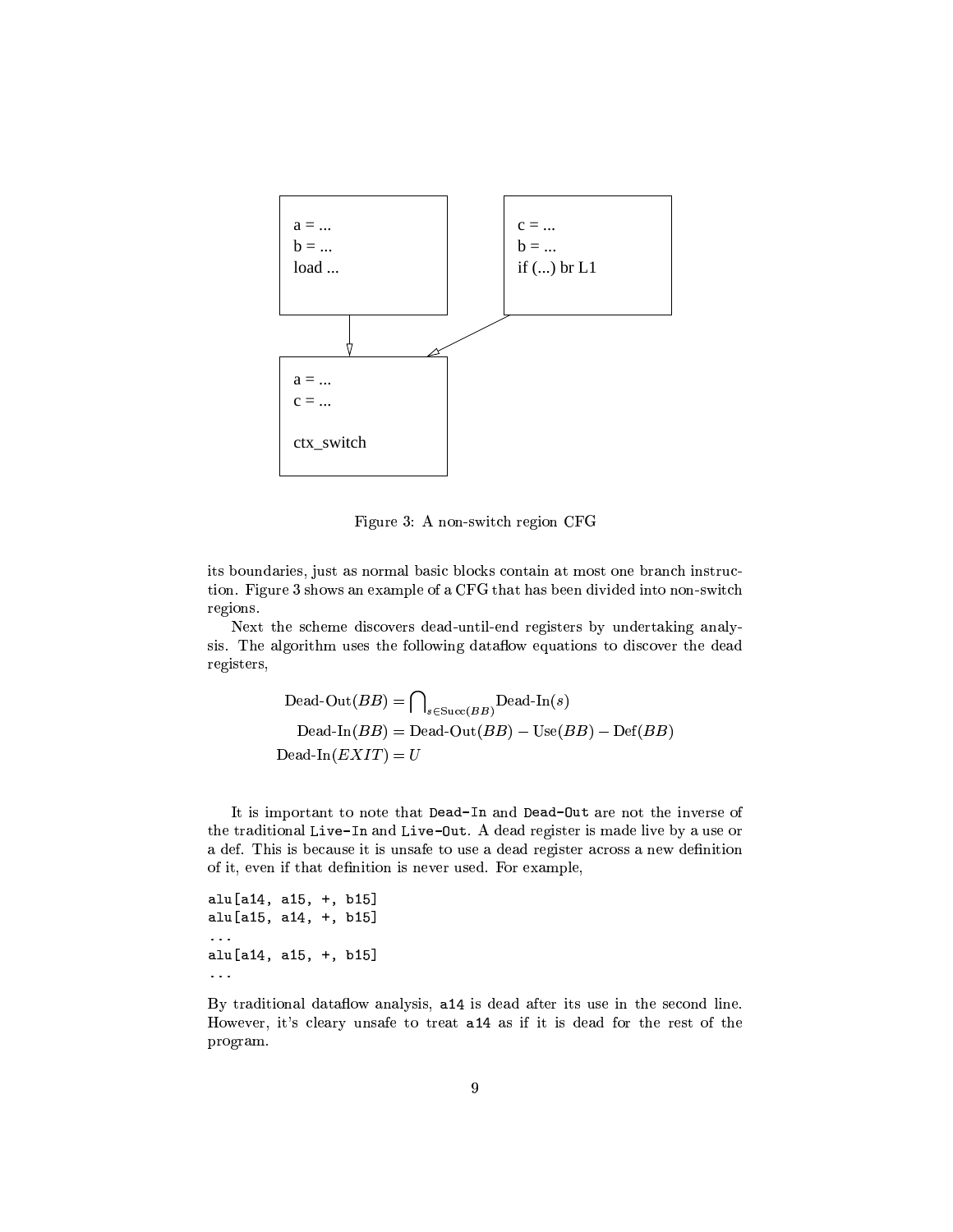This work only finds registers that are dead for the duration of the program. Since aliasing allows multiple names to map to the same address, it is unsafe to unmap an address before the end of the program. In general, we also found that globals are the most heavily used aliased variables which are live through the execution of the program and we benefit most for their run time allocation.

The dead registers at several program points are collected into a hash-table. At program initialization time, this table is loaded into SRAM. The bit vector is 128 bits long. If the program uses only thread relative register references, then the bit-vector size can be reduced to 32 bits.

Currently, the algorithm does not handle the case where the program uses memory operations to communicate between microengines. This case cannot be handled efficiently on the IXP1200, which the lacks the IXP2800's Next Neighbor register communication mechanism [5]. So, first the algorithm determines which addresses are used for inter-engine communication and which are used for spill values. Then, it extends the option field of every memory operation to note whether a memory operation is local or global.

## $\overline{5}$ Dynamic Implementation

The goal of dynamic part of this work is to map memory addresses to dead registers. The hardware then replaces any instructions which use the mapped memory address with fast register-move instructions. The registers identified to be dead by static phase above (and loaded through the SRAM hash table) are used for allocation. For example, if the address 128 is the target of a store instruction and GPRs A15-17 are dead, it can rewrite the following instruction sequence,

```
alu[$0, a3, +, b4]sram[write, $0, 128, 0, 1] CTX_SWAP
\sim .
sram[read, $0, 128, 0, 1], CTX_SWAP
alu[a1, b2, +, $0]as
alu[a16, a3, +, b4]
alu[a15, --, b, a16]
\sim 100alu[a17, --, b, a15]
alu[a1, b2, +, a17]
```
Now suppose that only GPR A15 is dead. The hardware greedily allocates the dead register to next address that requires it, the write transfer register \$0. If there are no remaining registers to allocate for the address 128. The following instruction sequence will be generated by the hardware: <sup>2</sup>

 $^2$ We used symbolic machine-code notation with mnemonics similar to assembly instructions instead of actual machine codes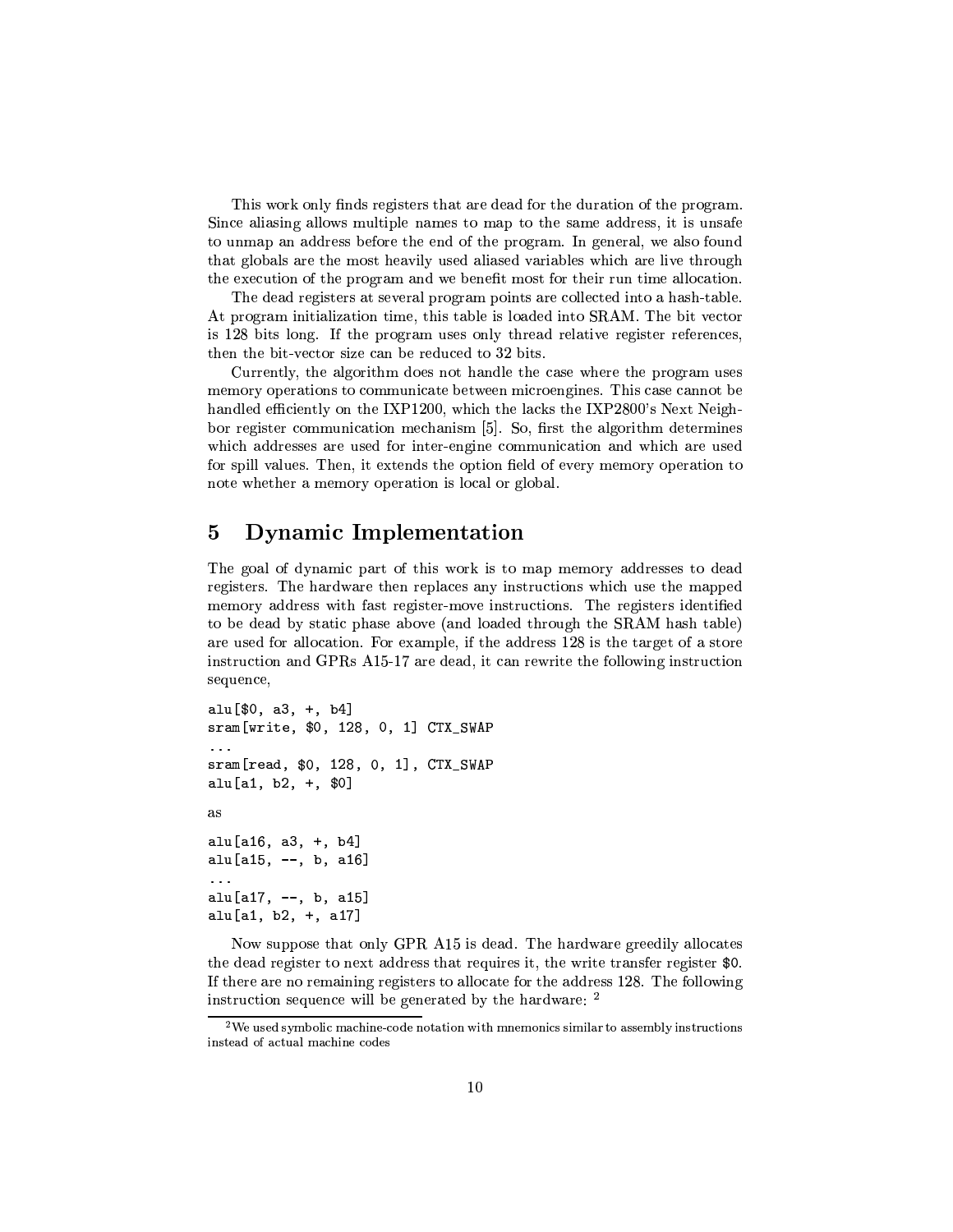

Figure 4: The modified IXP pipeline stages

| Register | Type           | Mem Address | Register Map   |
|----------|----------------|-------------|----------------|
|          | $\Delta$ bits) | (17~bits)   | $\gamma$ bits) |
| a3       |                | 0x0F000     | 74             |

Table 4: Example Book-keeping Entry

```
alu[a15, a3, +, b4]allu[$0, --,b,a15]
sram[write, $0, 128, 0, 1], ctx_swap
sram[read, $0, 128, 0, 1], ctx_swap
alu[a1, b2, +, $0]
```
This transformation preserves the correctness of the original code, at the cost of an additional move instruction.

The new hardware to perform the above dynamic allocation is inserted into the fourth pipeline stage. (see Figure 4). At that point, the ALU output forms the memory address for any memory operation. This allows the hardware to use the actual value of a memory address instead of an alias for it.

Figure 5 formally illustrates the finite state machine for the allocation hardware. The hardware checks if the current memory address is already stored in the table; if so, it replaces the memory operation with a register move instruction. If the current memory address is not in the table, it allocates one of the remaining dead registers and creates a map between the dead register and the address. The remainder of this section explains in detail how this process is done in hardware.

The new storage hardware consists of a CAM table and a hash table. The 8-entry CAM table is a mapping between a memory address and a register which contains the contents of the memory address. The 64-entry hash table is a mapping between a program point (PC) and the dead registers available at that program point.

Each book-keeping entry contains the type of memory accessed along with the address. The type tag also doubles as a valid bit, with type 0 corresponding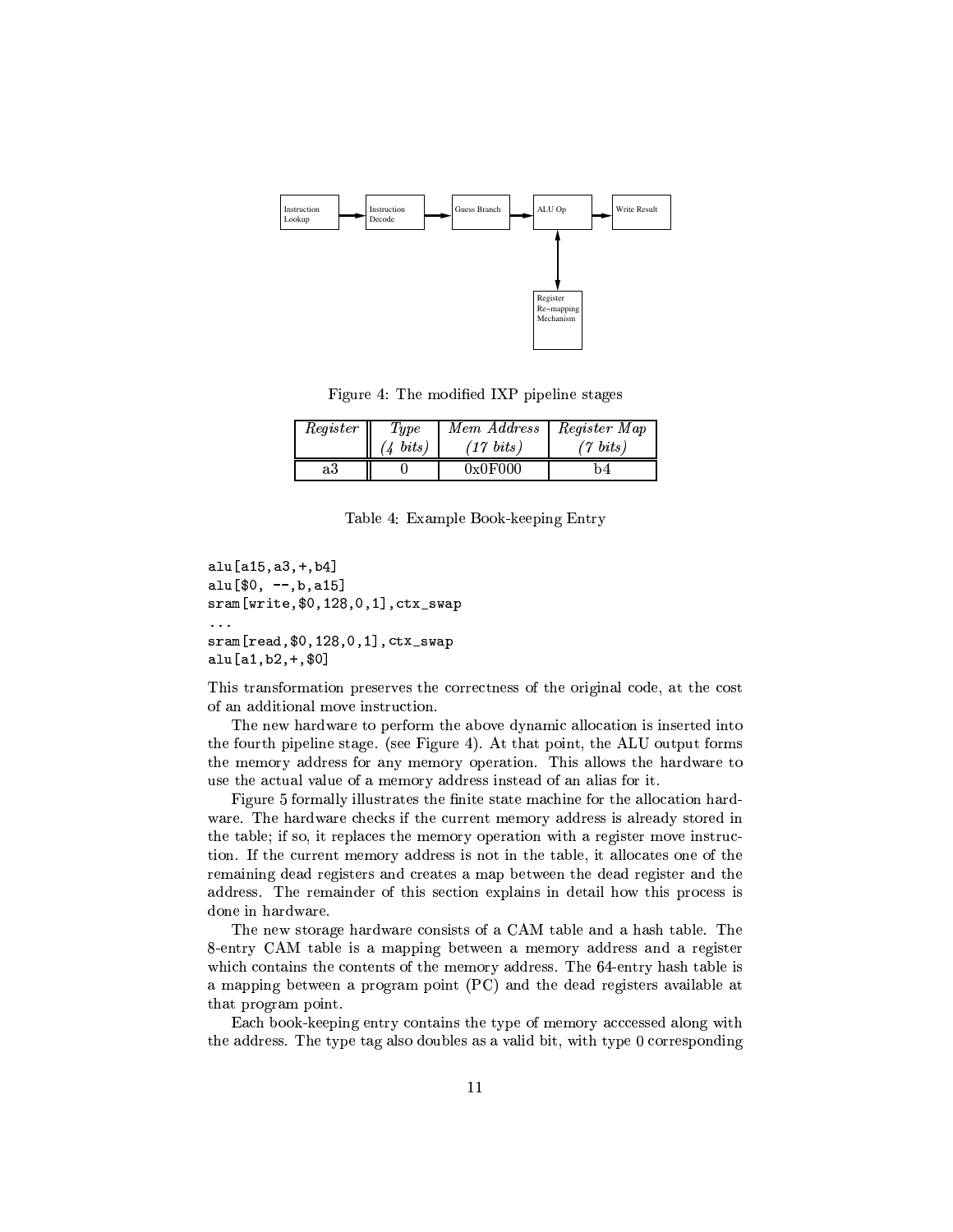

Figure 5: Dynamic Allocation FSM

to the invalid state. The memory is then bypassed by accessing the register in the Register Map entry. In the case of table 4, register @b4 contains the contents of memory address 0x0F000.

If the current address is not in the lookup table, the hardware allocates an unused register. It determines that a register is a candidate for allocation if it appears in the intersection of the dead-rest bit-vectors for all four threads at the most recent context switch. For example, if registers 0-2 are dead in threads  $0-2$  and registers  $0,2$  are dead in thread 3, the hardware computes

1110...0 & 1110...0 & 1110...0 & 1010...0 = 1010...0

so registers 0 and 2 are candidates for allocation. It arbitrarily selects the first bit which is set, so in this case the hardware will allocate register 0 to the next memory address.

Table 5 shows the contents of the 64-entry hash table. The 10-bit PC is the index into the hash table, but the hardware only stores 5-bits for the PC in the table. The software side generates a minimal perfect hash function [1] that maps each 10-bit PC onto a 5-bit number. Since the program only uses a small subset of the entire PC range as dead-register points, the software can generate a fast hash function that correctly maps a 64-entry subset of program points onto 5-bit numbers. The 32-bit dead-register bit-vector contains a listing of all (thread-relative) dead-registers at the given program point. If the program uses absolute register references in addition to thread-relative register references, we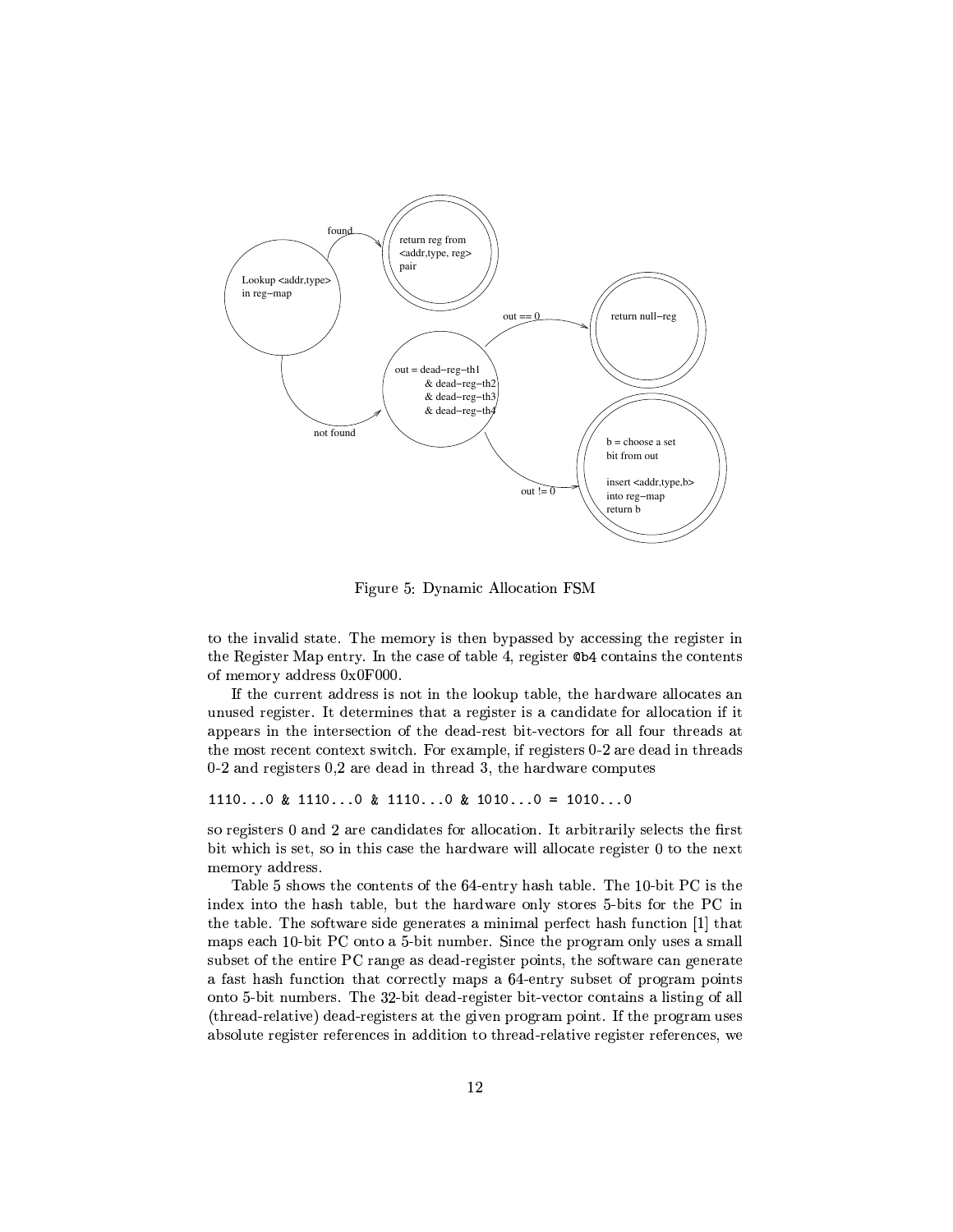|          | PC Hash    Dead-Register Bit-Vector |
|----------|-------------------------------------|
| (5~bits) | (32~bits)                           |
|          | 0010…0                              |
|          |                                     |
| 63       | 01101                               |

Table 5: The 64-entry hash table

must keep a 128-bit dead-register bit-vector which increases the storage space by a large amount.

The new hardware affects the latency of all memory operations. By default, even if the hardware cannot create a mapping between the memory operation and a register, there is still a latency penalty of 2 cycles for the opcode match followed by the CAM lookup. If there is a match for the memory address in the CAM table, the operation must take an additional 5 cycle latency penalty to restart the pipeline with the new move instruction that replaces the old memory operation. Finally, if there is no match for the memory address, but there exist free dead-registers, there is another 1 cycle of latency for the testand-set operation to allocate a dead-register. So, the latency ranges from 2 cycles (default case) to 8 cycles (unmatched memory address  $+$  free dead regs). The hash-table lookup is performed in parallel with the CAM lookup, so it does not add any extra cycles to the overall latency penalty.

The overall chip size increases by 323 bytes. The 8-entry CAM table requires 27 bits  $* 8$  entries = 27 bytes. The 64-entry PC hash table requires 37 bits  $*$  $64$  entries = 296 bytes.

It may be noted that the solution is off the critical path which does not affect the clocking speed or the latency involved in the design. First, such a processing is only done at context switch points caused by memory (SRAM or SDRAM) accesses. Prefetching I used to get the relevant entry of the mapping table (due to space limitations we can not get into the details of this part but in short when a non-context switch region is entered all its exit entries are prefetched). Thirdly, the memory access is not delayed beyond the corresponding latency since these operations are performed in parallel. The only thing that gets delayed is the decision to context switch. In most cases, when dead registers are found, the context switch does not happen letting the current thread to continue, only when dead registers are not found, one context switches the added latency here being 8 cycles.

We now present a full example to illustrate the technique.

**Example.** Suppose 4 registers in the A bank and 4 registers in the B bank are available. Given the following code sequence:

```
L0: alu[a3, a1, +, b2]alu[b2, a0, +, b0]
alu[$0, a3, +, b2]
```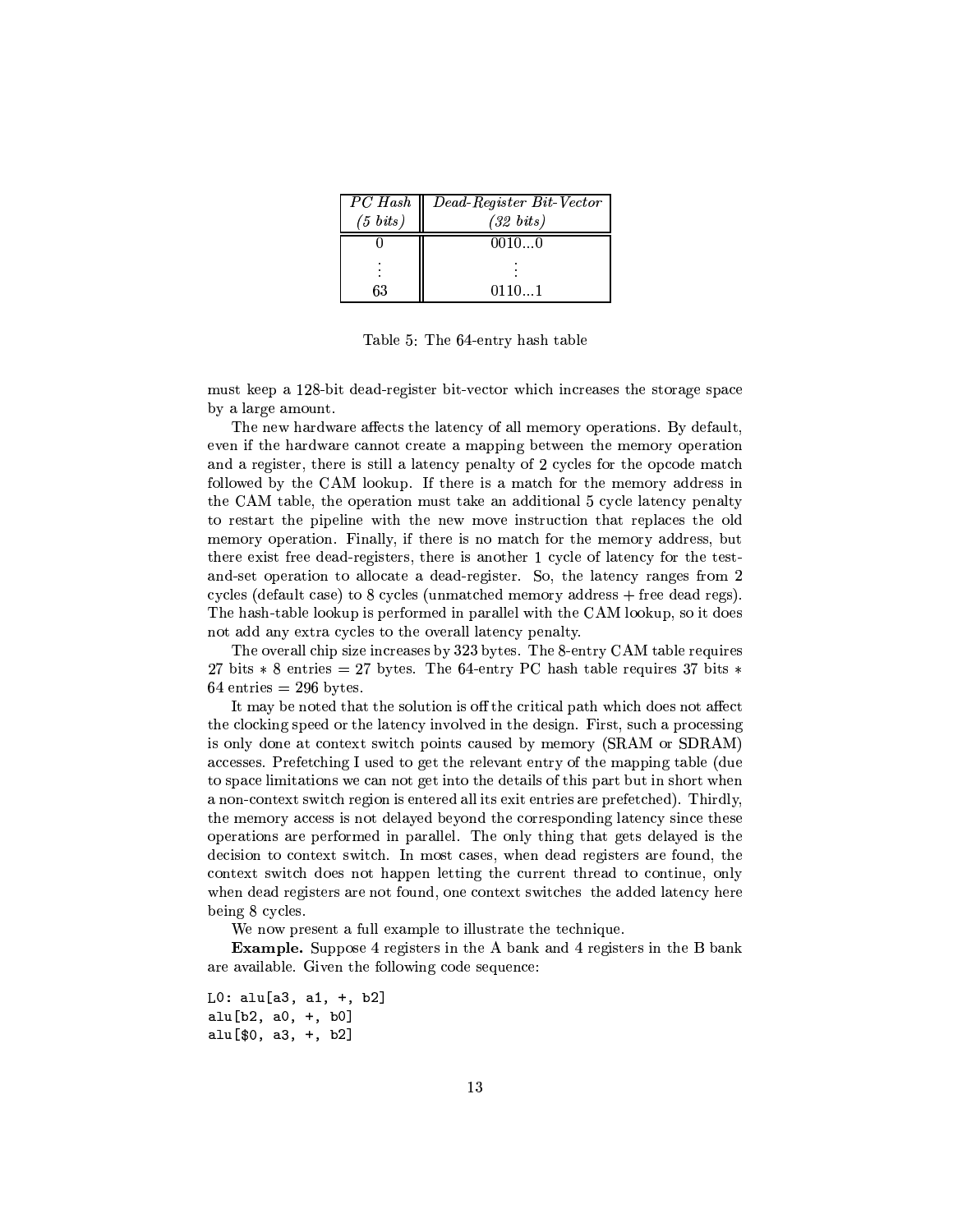

Figure 6: Example 1 - The Non-Switch Region CFG

```
L1: br!=\text{ctx}[0, L2]L2: sram[write, $0, 128, 0, 1], ctx_swap
alu[a3, a2, +, b2]sram[read, $0, 128, 0, 1], ctx_swap
L3: alu[a1, b2, +, $0]
```
Figure 6 shows the example as divided into non-switch regions. Then, figure 7 shows the example after dataflow analysis has been performed. Before L0, the following registers are dead: b1,b3. Before L2, the following registers are dead: a0,b0,b1,b3.

Now when the hardware reaches the third instruction, it must replace the register \$0 with a general purpose register. The updated 8-entry CAM table is shown in table 6 So, the new instruction sequence is:

```
L0: alu[a3, a1, +, b2]
alu[b2, a0, +, b0]alu[b1, a3, +, b2]
L1: br!=\text{ctx}[0, L2]L2: sram[write, $0, 128, 0, 1], ctx_swap
alu[a3, a2, +, b2]
sram[read, $0, 128, 0, 1], ctx_swap
L3: alu[a1, b2, +, $0]
```
The dynamic register allocator changes the fifth instruction to a new move instruction. The new contents of the CAM table are shown in table 7.

```
L0: alu[a3, a1, +, b2]alu[b2, a0, +, b0]
```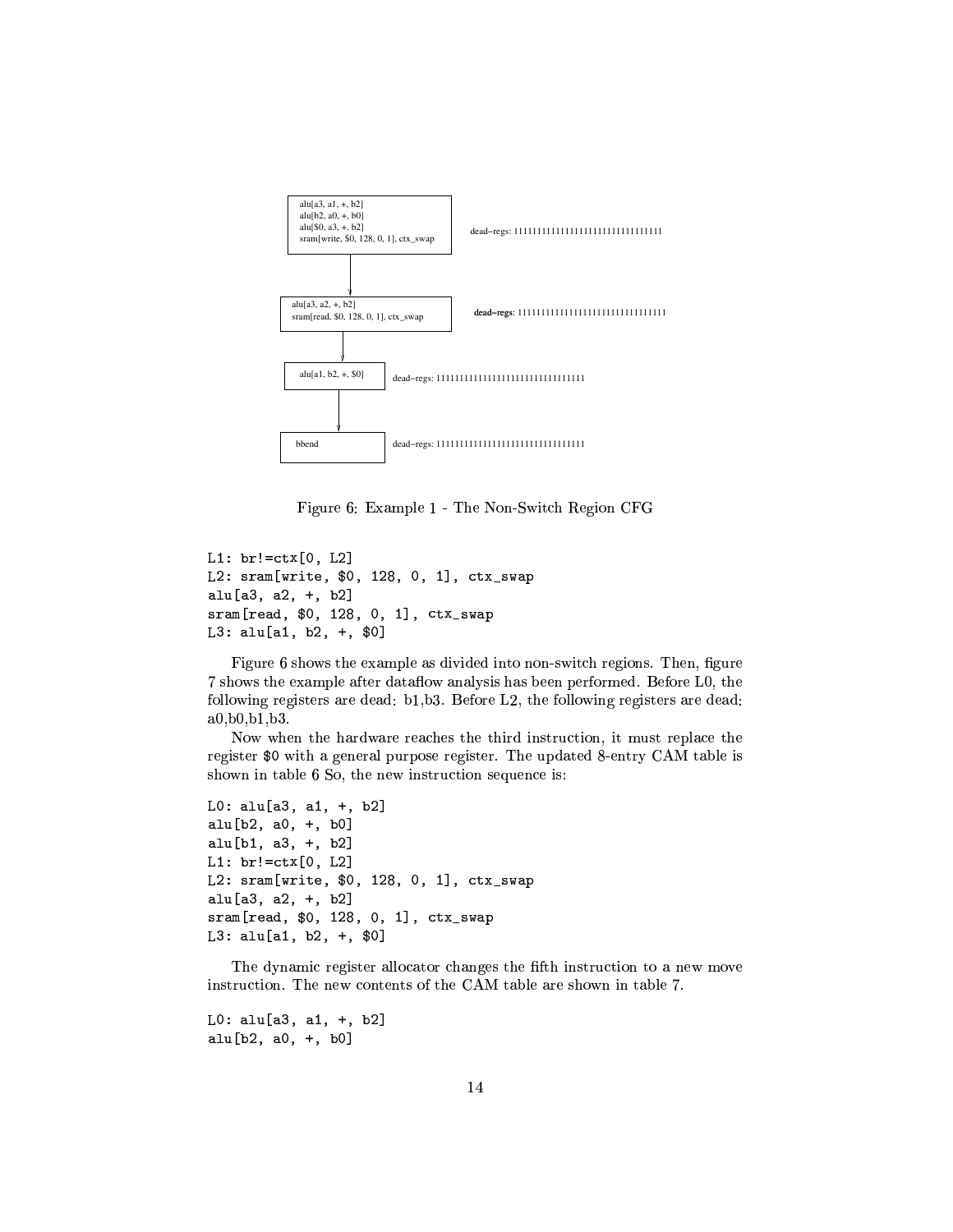

Figure 7: Example 1 - The Dead Registers found by DFA

| Type          | <b>Mem</b> Address | Register Map |
|---------------|--------------------|--------------|
| $(3 \; bits)$ | (17~bits)          | (7~bits)     |
| sram-wr-xfer  |                    | b1           |
|               |                    |              |
|               |                    |              |
|               |                    |              |
|               |                    |              |
|               |                    |              |
|               |                    |              |
|               |                    |              |

Table 6: Example  $1$  - The Register Map Table  $\operatorname{p1}$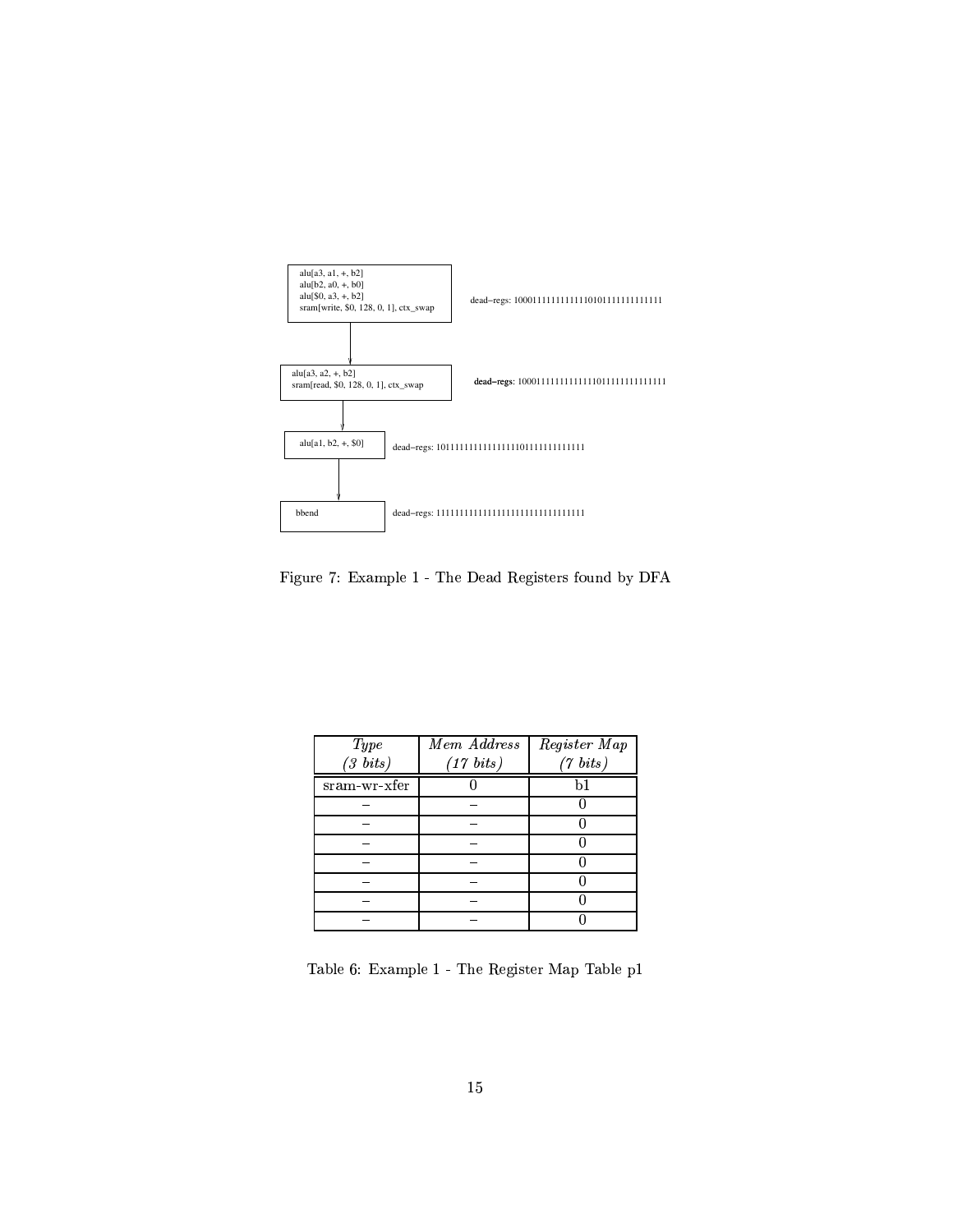| <i>Type</i>   | Mem Address | Register Map |
|---------------|-------------|--------------|
| $(3 \; bits)$ | (17~bits)   | (7~bits)     |
| sram-wr-xfer  |             | h1           |
| $_{\rm sram}$ | 128         | a0           |
|               |             |              |
|               |             |              |
|               |             |              |
|               |             |              |
|               |             |              |
|               |             |              |

Table 7: Example 1 - The Register Map Table p2

```
alu[b1, a3, +, b2]
L1: br!=ctx[0, L2]L2: alu[a0, --, b, b1]alu[a3, a2, +, b2]
sram[read, $0, 128, 0, 1], ctx_swap
L3: alu[a1, b2, +, $0]
```
The allocator changes the seventh instruction to a move instruction as well. It must also allocate a new GPR for the read transfer register \$0. The new contents of the CAM table are shown in table 8.

```
L0: alu[a3, a1, +, b2]
alu[b2, a0, +, b0]
alu[b1, a3, +, b2]
L1: br!=ctx[0, L2]L2: alu[a0, --, b, b1]alu[a3, a2, +, b2]
alu[b3, --, b, a0]L3: alu[a1, b2, +, $0]
```
Finally, the allocator maps the use of the read transfer register \$0 in instruction 8 to its GPR located in the CAM table.

```
L0: alu[a3, a1, +, b2]
alu[b2, a0, +, b0]
alu[b1, a3, +, b2]
L1: br!=\text{ctx}[0, L2]L2: alu[a0, --, b, b1]alu[a3, a2, +, b2]
alu[b3, --, b, a0]
L3: alu[a1, b2, +, b3]
```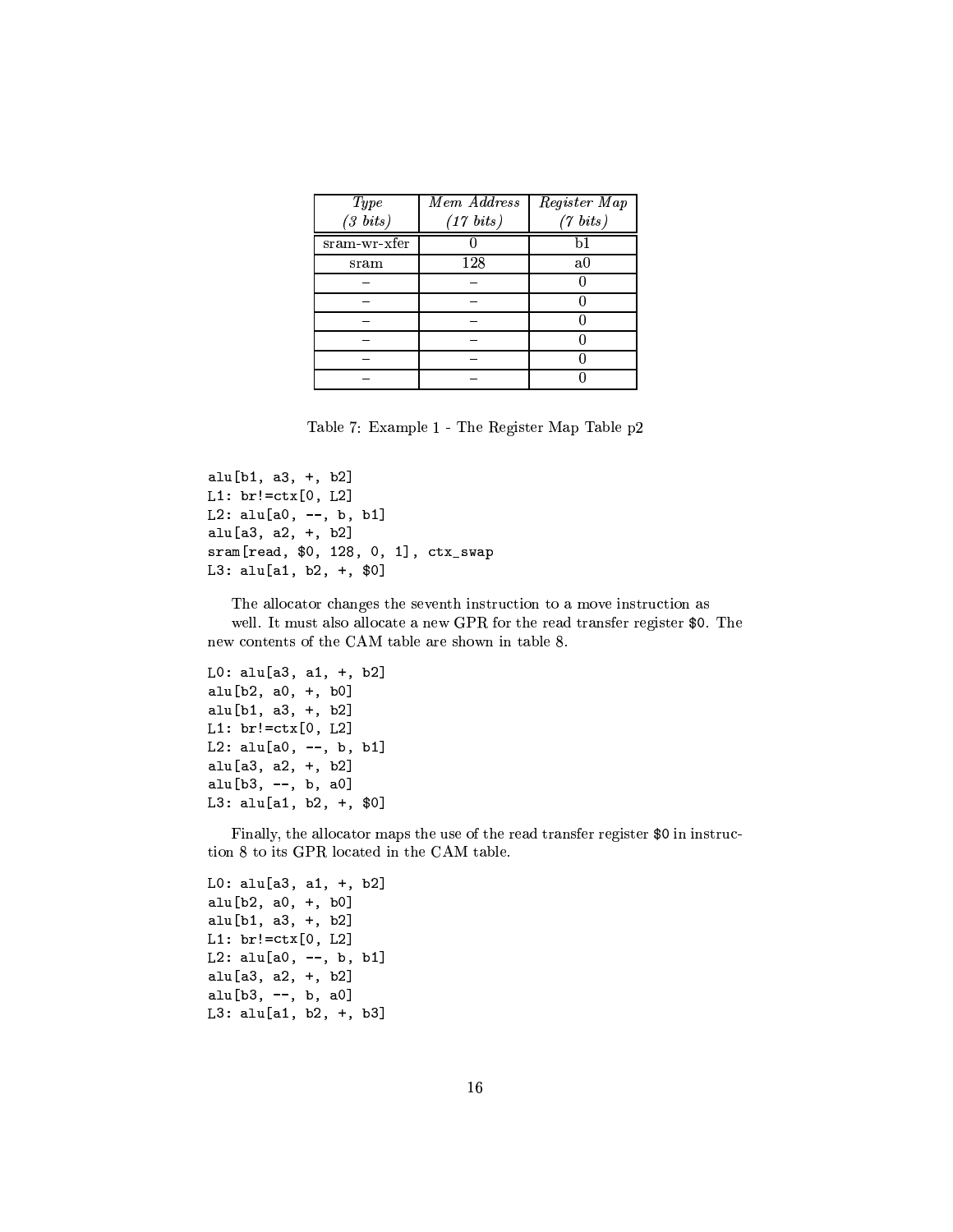| Type            | Mem Address | Register Map |
|-----------------|-------------|--------------|
| $(3 \; bits)$   | (17~bits)   | (7~bits)     |
| $s$ ram-wr-xfer |             | b1           |
| sram            | 128         | a0           |
| sram-rd-xfer    |             | b3           |
|                 |             |              |
|                 |             |              |
|                 |             |              |
|                 |             |              |
|                 |             |              |

|  |  | Table 8: Example 1 - The Register Map Table p5 |  |  |  |  |  |  |
|--|--|------------------------------------------------|--|--|--|--|--|--|
|--|--|------------------------------------------------|--|--|--|--|--|--|

## **Other IXP Implementation Details** 6

#### **Transfer Registers**  $6.1$

The processor uses transfer registers [4] when transmitting to external devices such as SRAM. Transfer registers are not general-purpose and can only be exclusively read or written. A transfer register must appear as the source of a store operation instruction, but it can not be used as the corresponding source register in the new move instruction. For example, if hardware needs to map address 128 to register A1, transforming

sram\_write \$0, 128, ..., CTX\_SWAP

into

alu\_b  $A1,$  $$0$ 

the value of \$0 in the resulting instruction is the value of the read transfer register \$0, not the value of write transfer register.

For the address-register mapping scheme to work, instructions that use transfer registers must replace those registers with general purpose registers. This can mean that 2 general purpose registers are required for each memory-address transfer-register pair, but in practice one transfer register is used for a large number of memory addresses.

Statically, this work needs to account for the case where a transfer register is the source of a memory operation such as  $t$ \_fifo\_wr, a write to the transfer FIFO, that is not rewritten by the address-register mapper. The algorithm does this by looking for the next store instruction following a transfer register definition and the previous load instruction following a transfer register use. If the load or store instruction is not a possible remap target, the algorithm notes that in the option field of the corresponding instruction that uses the transfer register. If the transfer register is the source of both types (via a branch), then the program splits the instruction into a mappable and non-mappable version. For example, the following program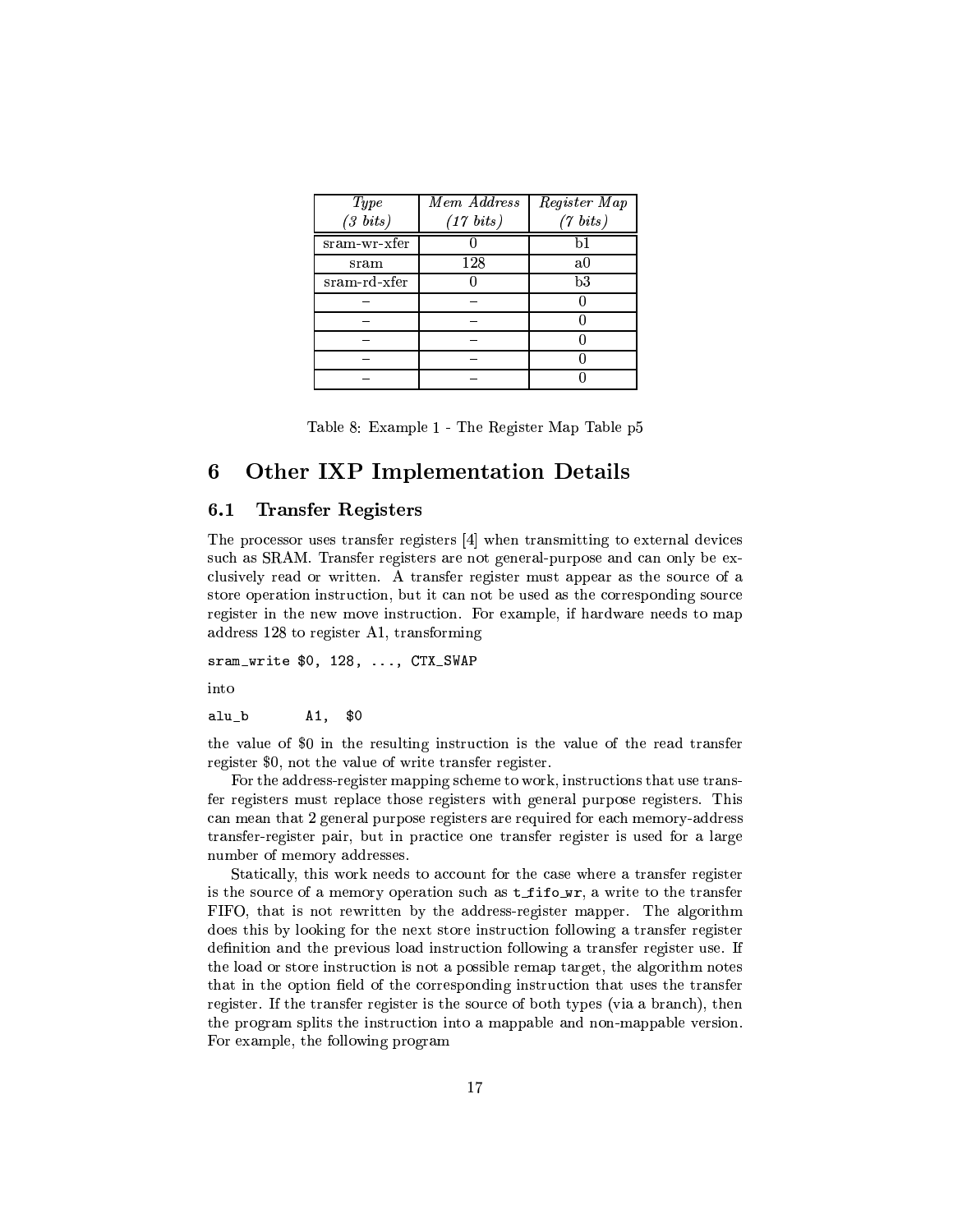| immed      | \$0 | 1              |      |   |
|------------|-----|----------------|------|---|
| sram write | \$0 | B0             | 0    | 1 |
| immed      | \$1 | 5              |      |   |
| t fifo wr  | \$1 | B1             | B2 1 |   |
| t fifo rd  | \$2 | B <sub>2</sub> | 0    | 1 |
| alu add    | A 1 | А3             | \$2  |   |
| immed      | \$1 | 7              |      |   |
| br=ctx     | 0   | LΟ             |      |   |
| t fifo wr  | \$1 | B3             | 0    | 1 |
| sram_write | \$1 | RΛ             | Ω    | 1 |

transforms into

|      | immed      | \$0 | 1  |                     |        |
|------|------------|-----|----|---------------------|--------|
|      | sram write | \$0 | B0 | 0<br>$\blacksquare$ |        |
|      | immed      | \$1 | 5  |                     | NO MAP |
|      | t fifo wr  | \$1 | Β1 | B <sub>2</sub> 1    |        |
|      | t fifo rd  | \$2 | Β2 | 1<br>0              |        |
|      | alu add    | A 1 | A3 | \$2                 | NO MAP |
|      | immed      | \$1 | 7  |                     |        |
|      | immed      | \$1 | 7  |                     | NO MAP |
|      | br=ctx     | 0   | L0 |                     |        |
|      | t fifo wr  | \$1 | B3 | 0                   |        |
| LO : | sram_write | \$1 | B٥ | 0                   |        |

This example shows all of the possible cases. The transfer register instructions that associated with the FIFO operations are annotated with the NO\_MAP option. The transfer register instruction that is the source of both a t\_fifo\_wr instruction and a sram\_write instruction is split into two transfer register instructions, one of which has the NO\_MAP option.

## **Unpacking Memory Instructions** 6.2

A memory instruction can load or store a range of words at once. In that case the transfer register specified in the destination slot only represents the start of the range of transfer registers used in the operation. The hardware needs to unpack the memory operation, so that each transfer register is exposed in the instruction stream.

For example,

```
sram_write $0 B0 0 4
transforms into
                    \ddot{\phantom{a}}\ddot{a}\overline{a}
```

| sram write \$0 B0 0 1 |  |  |
|-----------------------|--|--|
| sram write \$1 B0 1 1 |  |  |
| sram write \$2 B0 2 1 |  |  |
| sram_write \$3 B0 3 1 |  |  |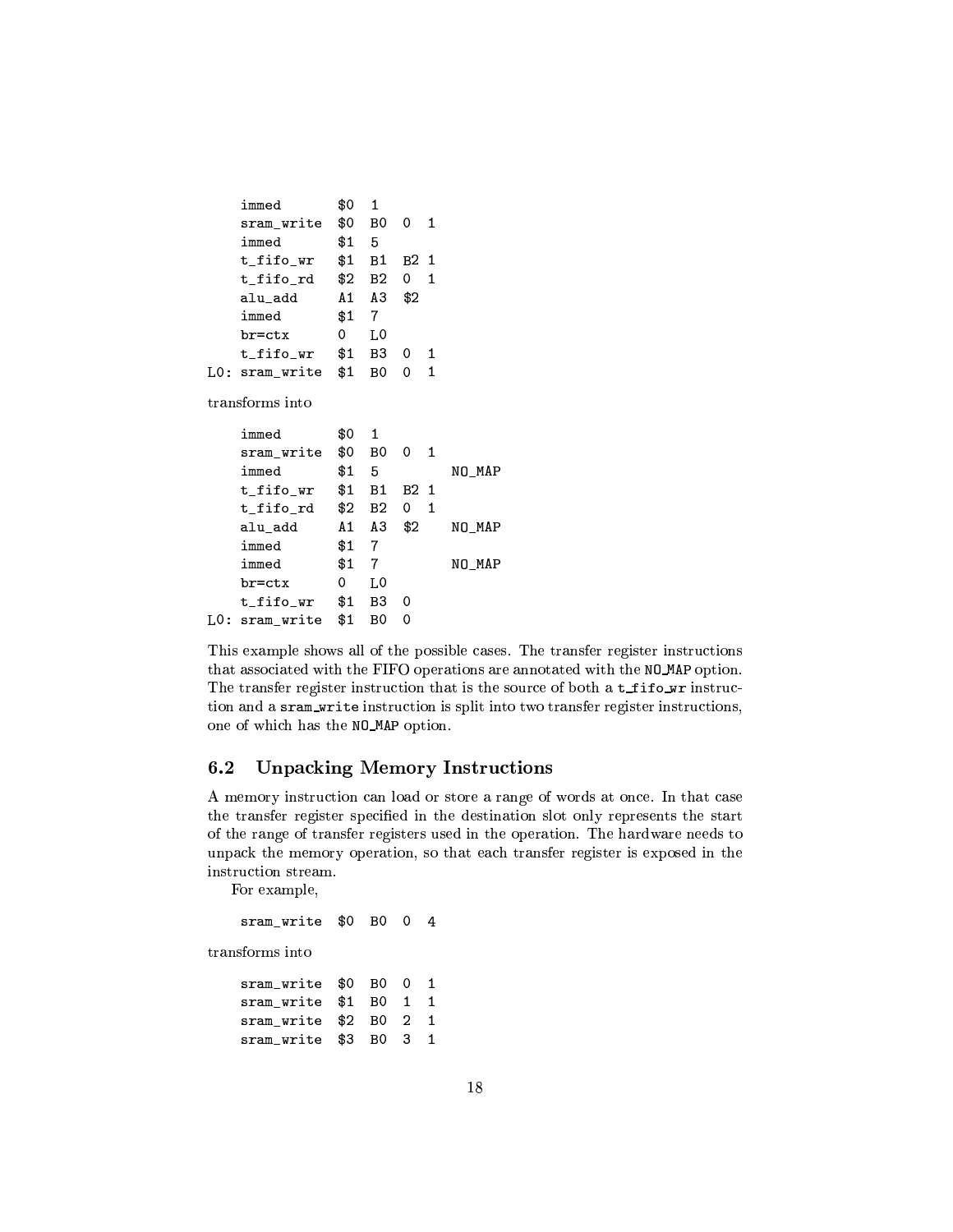| <b>Benchmark</b>        | $#$ SRAM Loads | $#$ SRAM Loads | % Decrease |
|-------------------------|----------------|----------------|------------|
|                         | $Pre-Opt$      | $Post-Opt$     |            |
| ipfdwr (1 ME)           | 339643         | 301484         | 11%        |
| ipfdwr $(4 \text{ ME})$ | 1284455        | 1134751        | 12%        |
| [1 ME]<br>md4           | 674500         | 571901         | 15%        |
| '4 ME)<br>md4           | 1739127        | 1471492        | 15%        |
| (1 ME)<br>nat           | 491110         | 364786         | 25%        |
| (4 ME)<br>nat           | 732668         | 568279         | 23%        |
| (1 ME)<br>url           | 860114         | 785074         | $9\%$      |
| 4 ME)<br>url            | 2612944        | 2407754        | $8\%$      |

Table 9: Dynamic Load Count

| <b>Benchmark</b>               | $#$ SRAM Stores | $#$ SRAM Stores | <b>% Decrease</b> |
|--------------------------------|-----------------|-----------------|-------------------|
|                                | $Pre-Opt$       | $Post-Opt$      |                   |
| ipfdwr (1 ME)                  | 91515           | 74127           | 19%               |
| ipfdwr $(4 \overline{ME})$     | 351549          | 283618          | 19%               |
| $(1 \text{ ME})$<br>$\rm{md}4$ | 320169          | 256253          | 20%               |
| $(4 \text{ ME})$<br>$\rm md4$  | 894918          | 187932          | 21%               |
| $(1 \text{ ME})$<br>nat        | 207839          | 149644          | 28%               |
| '4 ME)<br>nat                  | 346453          | 261299          | 25%               |
| $(1~\mathrm{ME})$<br>url       | 132049          | 94208           | 12%               |
| 4 ME<br>url                    | 420058          | 365450          | $13\%$            |

Table 10: Dynamic Store Count

## **Results**  $\overline{7}$

This paper uses a subset of the Netbench [2] benchmark suite for its results. We could only use a small subset of the suite that has been ported to NePSim [10].

Each benchmark executes forever, the first 8000000 instructions run on each benchmark before halting. The benchmarks are run on all 6 microengines (4 intermediate MEs) and on 3 microengines (1 intermediate ME).

Tables 9 and 10 show the SRAM dynamic load+store counts before and after optimization. There are two factors which limit the number of load+stores which can be removed: 1) Most importantly, the optimization requires many registers, while the number of available dead registers is limited. 2) Some of the load+store activity facilitates inter-engine communication; these cannot be removed. The store numbers are universally better than the load numbers because any store can be immediately allocated to a register, while a load requires that a corresponding store is already allocated to a register.

Table 11 shows the reduction in idle cycles. The idle cycle reduction varies between benchmarks. However, we observe a correlation between the dynamic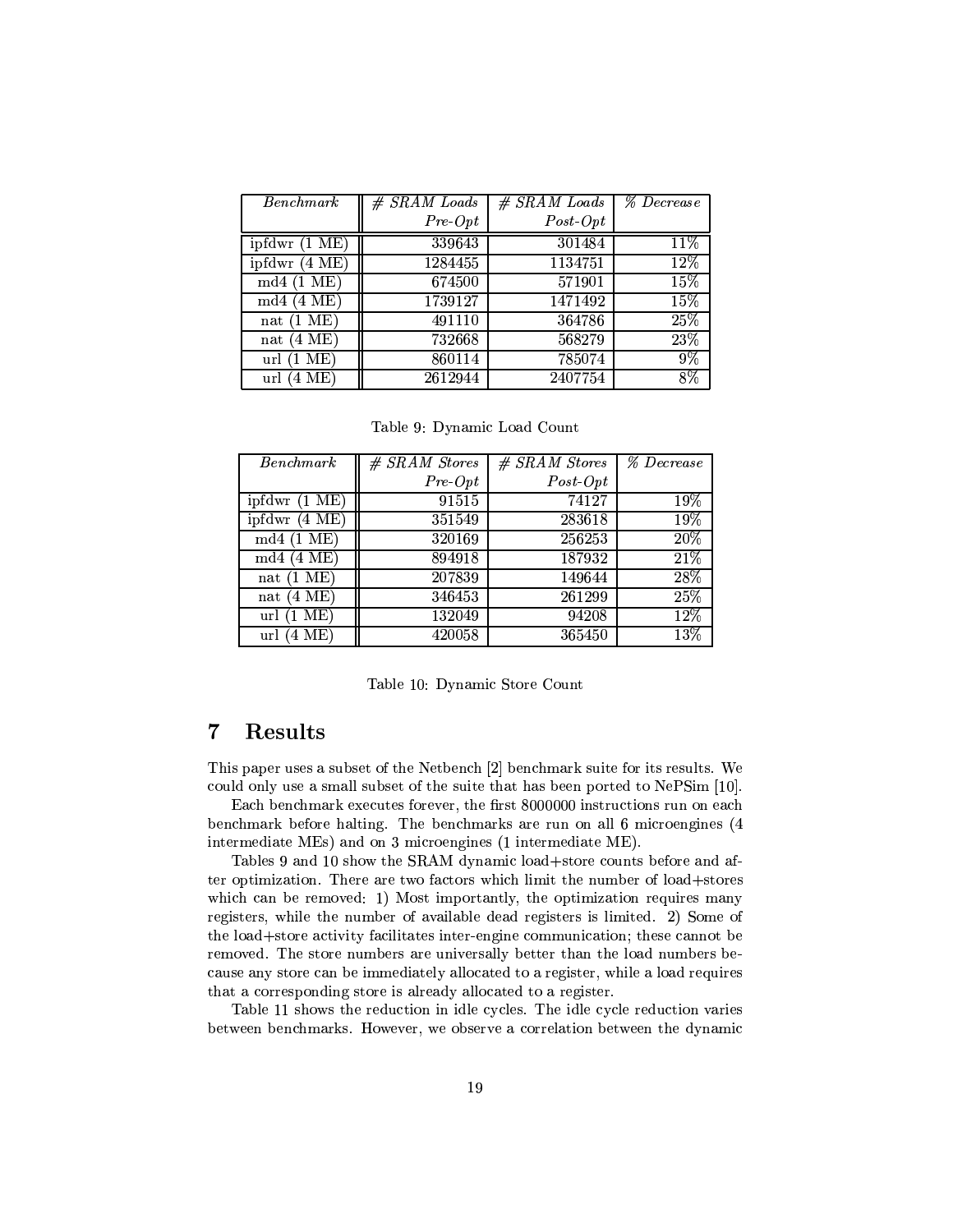| <b>Benchmark</b>           | $Pre-Opt$ | $Post-Opt$     | $\it Decrease$ | $Post-Opt$      | $\mathit{Decrease}$ |
|----------------------------|-----------|----------------|----------------|-----------------|---------------------|
|                            |           | $8$ -cycle lat |                | $10$ -cycle lat |                     |
| ipfdwr<br>$(1 \text{ ME})$ | 61        | 139            | $-221%$        | 334             | $-548%$             |
| ipfdwr<br>'4 ME)           | 88217     |                |                | 49019           | 55.6%               |
| ME)<br>md4                 | 629387    | 469737         | 25.4%          |                 |                     |
| $(4 \text{ ME})$<br>md4    | 9574894   | 9470987        | 1.1%           | 9565548         | 0.1%                |
| ME)<br>$\mathbf{1}$<br>nat | 101284    | 26676          | 73.7%          | 50443           | 50.2%               |
| 4 ME)<br>nat               | 106866    | 38325          | 64.1%          | 73344           | 31.4%               |
| ME)<br>url                 | 1006534   | 860238         | 14.5%          | 1058777         | $-5.2\%$            |
| '4 ME)<br>url              | 7728240   | 7079193        | 8.4%           | 7376432         | $4.6\%$             |

# Table 11: Idle Cycle Count

load+store count and the idle cycle reduction. Also, the relative number of idle cycles removed decreases when the number of microengines increases. This is probably due to the increase in cross-microengine communication.

We also performed experiments that change the amount of latency associated with the new hardware. If, for instance, the hash table lookup and the CAM table lookup can not be done in parallel, the total latency increases from 8 cycles worst-case to 10 cycles worst-case (I assumed that the hashing and retrieval can be completed in 2 cycles). The idle cycle reduction for 10-cycle worst-case latency hardware is obviously worse than the idle cycle reduction for 8-cycle worst-case latency hardware, but overall the performance gain is still good.

There is a 50% reduction in idle cycles for the nat benchmark.

Table 12 shows the increase the packet throughput for each benchmark. Intuitively a decrease in idle cycles should cause an increase in throughput performance. The throughput however is a complicated function of many parameters not just idle cycles. We examined the benchmarks and the throughput is mainly a function of the design and inter PE communication which is not handled by our framework. In some cases, the idle cycles form a part of the critical path and our framework optimized it away significantly. For example, there is a 14% increase in the speed of the nat benchmark, which is promising.

Table 13 shows the different reasons that the algorithm is unable to remove all spills. Cross-communication indicates a memory access that is inherently unremovable with the current IXP hardware. It is a memory access the programmer uses for communication with another microengine rather than for storage purposes. The more important reason that the hardware cannot remove a spill is due to size restrictions. The program only has a limited amount of dead registers, furthermore the CAM table can only hold 8 different addresses simultaneously.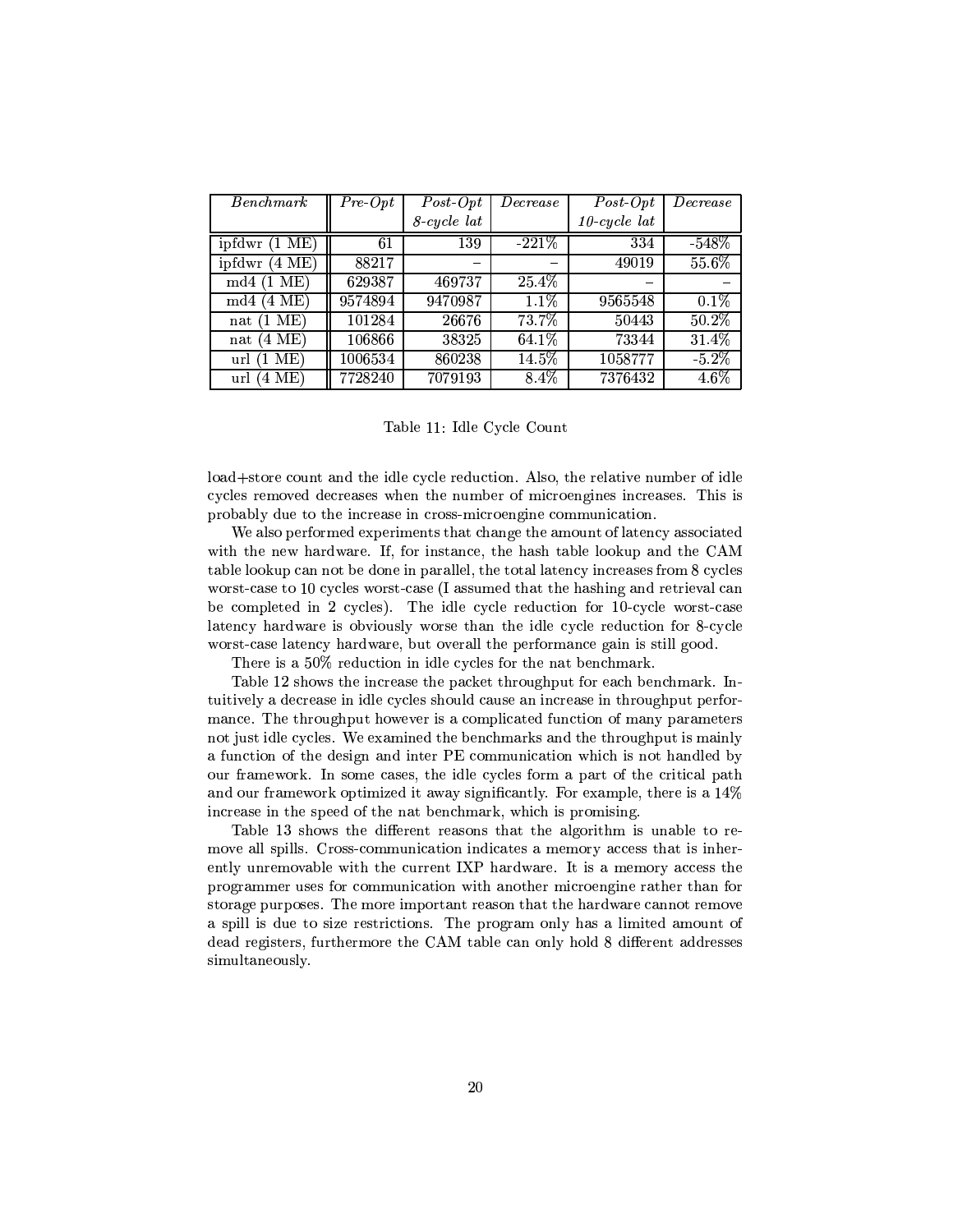| Benchmark                         | #Pkts     | #Pkts             | <i>% Increase</i> |
|-----------------------------------|-----------|-------------------|-------------------|
|                                   | $Pre-Opt$ | $Post\text{-}Opt$ |                   |
| ipfdwr(1 ME)                      | 18297     | 18701             | 2.21%             |
| $\overline{\text{ipfdwr}}$ (4 ME) | 70302     | 75490             | 7.38%             |
| $md4(1 \text{ ME})$               | 4210      | 4485              | 6.53%             |
| nat $(1 \text{ ME})$              | 28645     | 32755             | 14.35%            |
| nat $(4 \text{ ME})$              | 44898     | 50101             | 11.59%            |
| $(1~\mathrm{ME})$<br>url          | 2174      | 2245              | 3.27%             |
| 4 ME)<br>url                      | 7139      | 7387              | 3.47%             |

Table 12: Throughput

| Benchmark                | Removed Spills | Cross-Communication | Out of Space |
|--------------------------|----------------|---------------------|--------------|
| ME)<br>ipfwdr            | 55547          | 22248               | 353363       |
| ipfwdr<br>'4 ME)         | 217635         | 31599               | 1386770      |
| [1 ME]<br>md4            | 166515         | 52399               | 775755       |
| '4 ME)<br>md4            | 974621         | 181459              | 1477965      |
| ME)<br>nat               | 184519         | 33410               | 481020       |
| ME)<br>4<br>$_{\rm nat}$ | 249543         | 81628               | 747950       |
| ME)<br>url               | 112881         | 47425               | 831857       |
| ME)<br>url<br>4          | 259798         | 204846              | 3292800      |

Table 13: The different types of memory accesses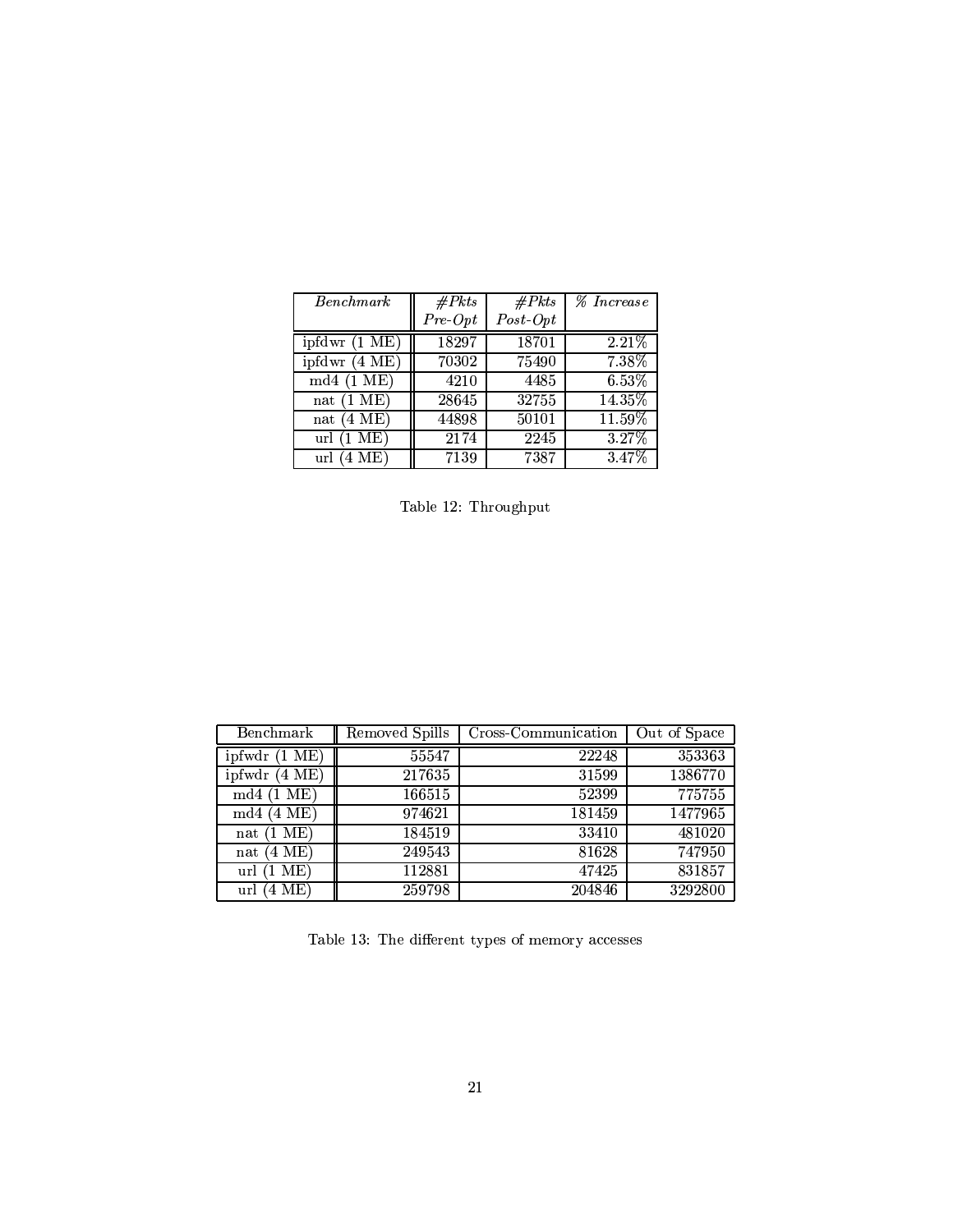#### **Related Works** 8

[11] is the work most related to this paper. That paper introduces the concept of splitting the register file into shared and private registers. A shared register must be dead across all context switch points. This paper extends [11] by the relaxing the constraint that the shared register must always be dead across context switch points.

[3] presents an alternative scheme for IXP register allocation. It uses Integer Linear Programming to solve to optimally allocate the registers based on the constraints set for each register type. This static technique performs well in practice, but they do not address the issue of threads in their paper or interthread allocation.

Register renaming is an old concept in superscalar processors  $[8]$  [7]. There are two key differences between the renaming mechanism presented here and the renaming unit in a superscalar processor. The hardware presented here attempts to rename memory addresses to register, rather than renaming virtual registers to physical registers. Also, the goal here is to reduce memory activity, while traditionally the goal is to remove data dependencies between instructions, increasing the amount of parallelism.

### 9 Conclusion

In conclusion, the dynamic register allocation approach presented here attempts to go beyond the best statically available allocation techniques, by combining static analysis with dynamic allocation. By dynamically mapping memory addresses onto registers, it can reduce the total number of dynamic memory operations. In turn, reducing the total number of memory operation reduces the idle cycle count, which is the goal of all optimizations for systems with real-time constraints.

The results show that this approach is able to reduce idle cycle counts in all benchmarks and achieve an unweighted average decrease of 51% in idle cycles with a 8 cycle latency. These results also show that idle counts can be reduced even further if hardware supporting Next Neighbor registers is available. The hardware overhead introduced by our method is insignificant and is off the critical path. This paper shows that it is viable to use smart dynamic allocation techniques over existing static algorithms.

Our current work is focused on getting around the limitations of running out of dead registers. In particular, we are developing dynamic deadness detection mechanisms to assist in this regard by combining static analysis with dynamic information.

# References

[1] Qi Fan Chen Edward A. Fox, Lenwood S. Heath and Amjad M. Daoud. Practical minimal perfect hash functions for large databases. CACM, Jan